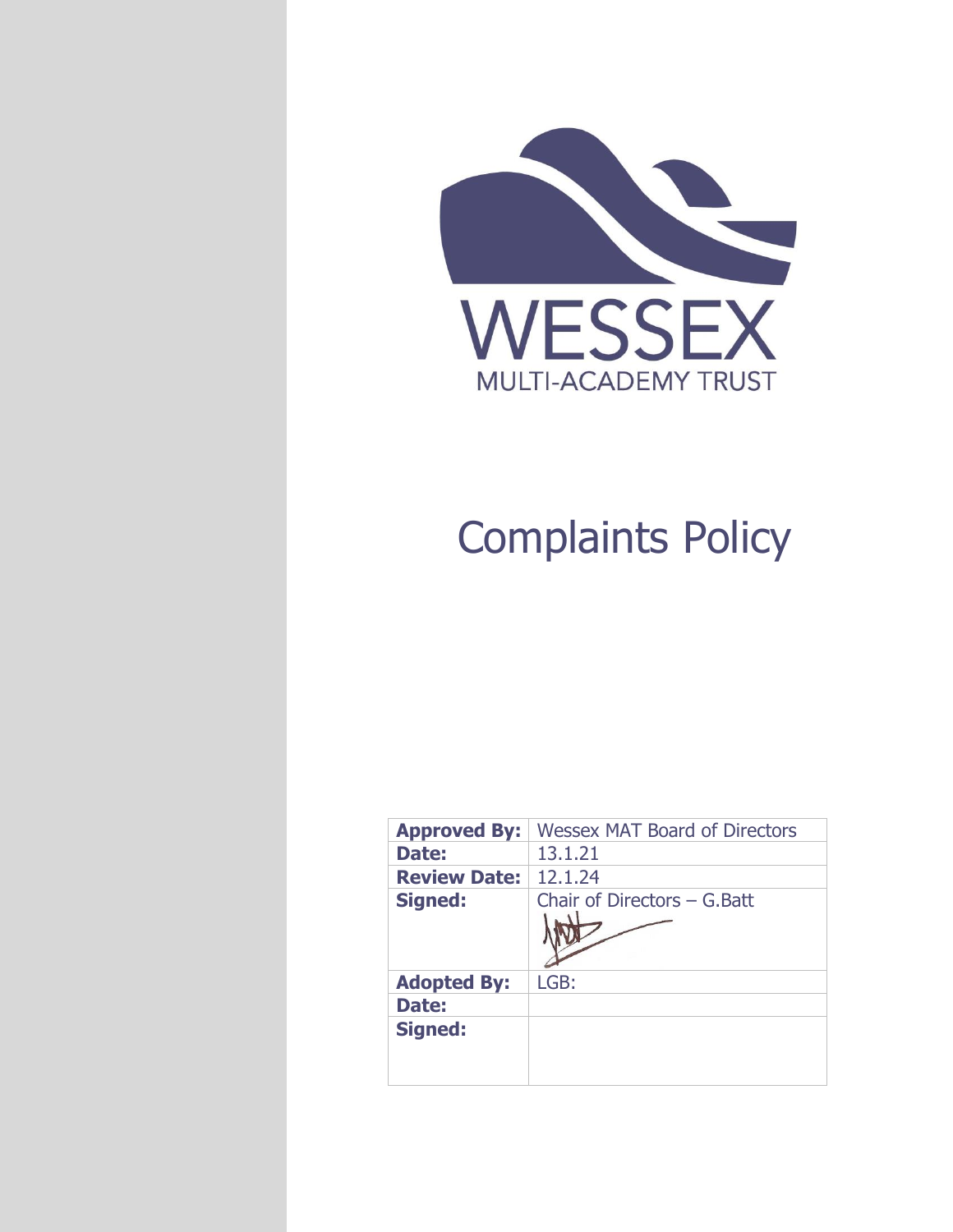### **POLICY AND PROCEDURE FOR HEARING AND DEALING WITH COMPLAINTS**

## **Aims**

The schools in Wessex Multi-Academy Trust are committed to working in close partnership with all members of their community. The Trust places great value on the role which parents and carers can play in supporting children's learning. Directors, Governors and Staff actively encourage a positive relationship between Trust schools and the families of children who attend a Trust school.

This complaints procedure is not limited to parents or carers of children that are registered at the schools within the Trust. Any person, including members of the public, may make a complaint to Wessex Multi-Academy Trust or any of its schools about any provision of facilities or services that we provide. Unless complaints are dealt with under separate statutory procedures (such as appeals relating to exclusions or admissions), we will use this complaints procedure.

When responding to complaints, we aim to:

- Be impartial and non-adversarial
- Facilitate a full and fair investigation by an independent person or panel, where necessary
- Address all the points at issue and provide an effective and prompt response
- Respect complainants' desire for confidentiality
- Treat complainants with respect and courtesy
- Ensure that any decisions we make are lawful, rational, reasonable, fair and proportionate, in line with the principles of administrative law
- Keep complainants informed of the progress of the complaints process
- Consider how the complaint can feed into school improvement evaluation processes

#### **Definitions - The difference between a concern and a complaint**

A concern may be defined as 'an expression of worry or doubt over an issue considered to be important for which reassurances are sought'.

A complaint may be defined as 'an expression of dissatisfaction however made, about actions taken or a lack of action.'

It is in everyone's interest that concerns and complaints are resolved at the earliest possible stage. Many issues can be resolved informally, without the need to use the formal stages of the complaints procedure. Wessex Multi-Academy Trust and its schools take concerns seriously and will make every effort to resolve the matter as quickly as possible.

Concerns about an aspect of life at a Trust school will be dealt with by the relevant school as quickly, sympathetically and effectively as possible. It is hoped that most concerns will be settled amicably at this stage. If you have difficulty discussing a concern with a particular member of staff, we will respect your views. In these cases the headteacher will refer you to another staff member. Similarly, if the member of staff directly involved feels unable to deal with a concern the headteacher will refer you to another staff member. The member of staff may be more senior but does not have to be. The ability to consider the concern objectively and impartially is more important.

We understand, however, that there are occasions when people like to raise their concerns formally or, if there is a continuing concern, the Trust will attempt to resolve the issue internally, through the stages outlined within this complaints procedure.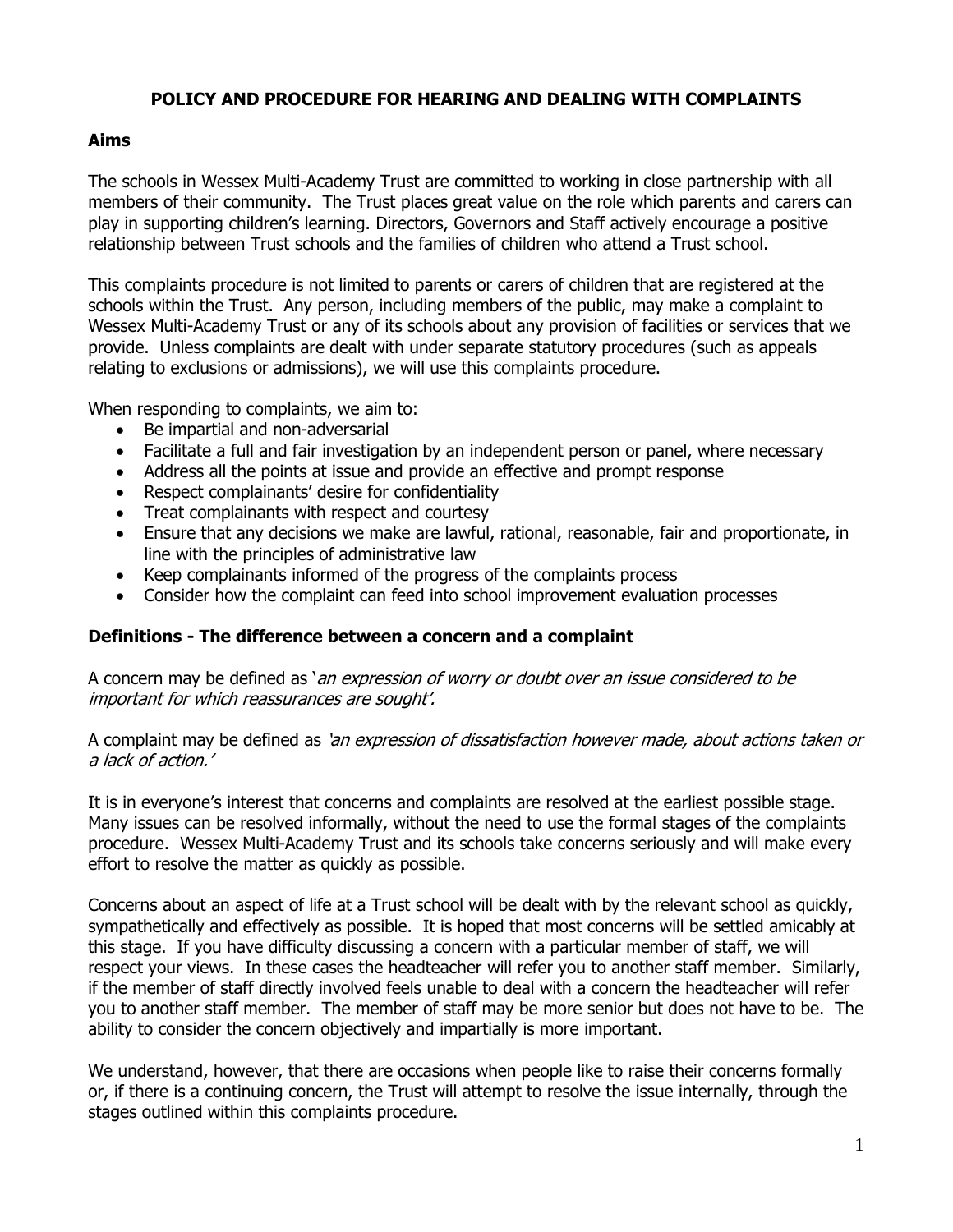# **Scope of this Complaints Procedure**

This procedure covers all complaints about any provision of community facilities or services by Wessex Multi-Academy Trust or its schools, other than complaints that are dealt with under other statutory procedures, including those listed below.

| <b>Exceptions</b>                                                                                                | Who to contact                                                                                                                                                                                                                                                                                                                                                                |
|------------------------------------------------------------------------------------------------------------------|-------------------------------------------------------------------------------------------------------------------------------------------------------------------------------------------------------------------------------------------------------------------------------------------------------------------------------------------------------------------------------|
| Admissions to schools                                                                                            | Concerns about admissions should be handled through a<br>separate process - either through the appeals process or<br>via the Local Authority.                                                                                                                                                                                                                                 |
| Statutory assessments of<br>$\bullet$<br><b>Special Educational Needs</b><br>School re-organisation<br>proposals | Statutory assessments of Special Educational Needs, or<br>school re-organisation proposals should be raised with<br>Dorset Council                                                                                                                                                                                                                                            |
| Matters likely to require a Child<br>$\bullet$<br>Protection Investigation                                       | Complaints about child protection matters are handled<br>under our child protection and safeguarding policy and in<br>accordance with relevant statutory guidance.                                                                                                                                                                                                            |
| Exclusion of children from<br>school*                                                                            | If you have serious concerns, you may wish to contact<br>the local authority designated officer (LADO) who has<br>local responsibility for safeguarding (01305 221122) or<br>the Children's Advice and Duty Service (01305 228866).<br>Further information about raising concerns about<br>exclusion can be found at: www.gov.uk/school-<br>discipline-exclusions/exclusions. |
|                                                                                                                  | *complaints about the application of the behaviour policy<br>can be made through the complaints procedure.                                                                                                                                                                                                                                                                    |
| Whistleblowing                                                                                                   | We have an internal whistleblowing procedure for all our<br>employees, including temporary staff and contractors.                                                                                                                                                                                                                                                             |
|                                                                                                                  | The Secretary of State for Education is the prescribed<br>person for matters relating to education for<br>whistleblowers in education who do not want to raise<br>matters direct with their employer. Referrals can be<br>made at: www.education.gov.uk/contactus.                                                                                                            |
| Staff grievances                                                                                                 | Volunteer staff who have concerns about our Trust or<br>Trust schools should complain through the complaints<br>procedure. You may also be able to complain direct to<br>the LA or the Department for Education (see link above),<br>depending on the substance of your complaint.<br>Complaints from staff will be dealt with under the Trust's                              |
|                                                                                                                  | internal grievance procedures.                                                                                                                                                                                                                                                                                                                                                |
| Staff conduct                                                                                                    | Complaints about staff will be dealt with under the<br>Trust's internal disciplinary procedures, if appropriate.                                                                                                                                                                                                                                                              |
|                                                                                                                  | Complainants will not be informed of any disciplinary<br>action taken against a staff member as a result of a<br>complaint. However, the complainant will be notified that                                                                                                                                                                                                    |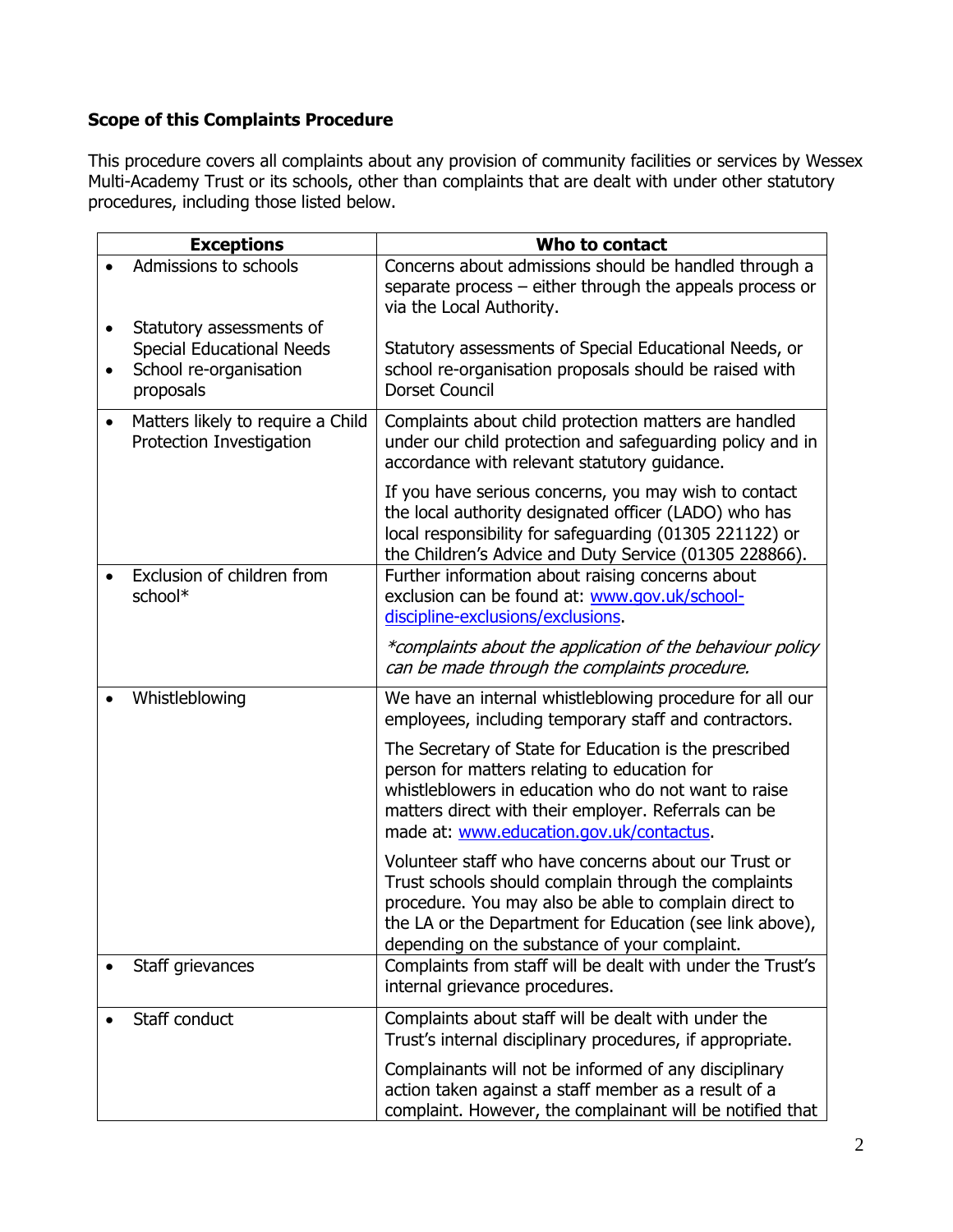|                                                                                                          | the matter is being addressed.                                                                                                |
|----------------------------------------------------------------------------------------------------------|-------------------------------------------------------------------------------------------------------------------------------|
| Complaints about services<br>provided by other providers<br>who may use school premises<br>or facilities | Providers should have their own complaints procedure to<br>deal with complaints about service. Please contact them<br>direct. |
| National Curriculum - content                                                                            | Please contact the Department for Education at:<br>www.education.gov.uk/contactus                                             |

If other bodies are investigating aspects of the complaint, for example the police, local authority (LA) safeguarding teams or Tribunals, this may impact on our ability to adhere to the timescales within this procedure or result in the procedure being suspended until those public bodies have completed their investigations.

If a complainant commences legal action against Wessex Multi-Academy Trust or any of its schools in relation to their complaint, we will consider whether to suspend the complaints procedure in relation to their complaint until those legal proceedings have concluded.

#### **How to raise a concern or make a complaint**

A concern or complaint can be made in person, in writing or by telephone. They may also be made by a third party acting on behalf of a complainant, as long as they have appropriate consent to do so.

Concerns should be raised with either the class teacher or their line manager. If the issue remains unresolved, the next step is to make a formal complaint.

Complaints against school staff (except the headteacher) should be made in the first instance, to the headteacher via the school office. Please mark them as Private and Confidential.

Complaints that involve or are about the headteacher should be addressed to the Chair of Governors, via the school office. Please mark them as Private and Confidential.

Complaints about the Chair of Governors, any individual governor or the whole governing body should be addressed to the Clerk to Governors via the school office. Please mark them as Private and Confidential.

Complaints about the Chief Executive Officer (CEO) or a trustee of the Trust, should be addressed to the Chair of Trustees, Wessex MAT, c/o The Thomas Hardye School, Queens Avenue, Dorchester, DT1 2ET. Please mark them as Private and Confidential.

For ease of use, a template complaint form is included at the end of this procedure. If you require help in completing the form, please contact the school office. You can also ask third party organisations like Citizens Advice to help you.

In accordance with equality law, we will consider making reasonable adjustments if required, to enable complainants to access and complete this complaints procedure. For instance, providing information in alternative formats, assisting complainants in raising a formal complaint or holding meetings in accessible locations.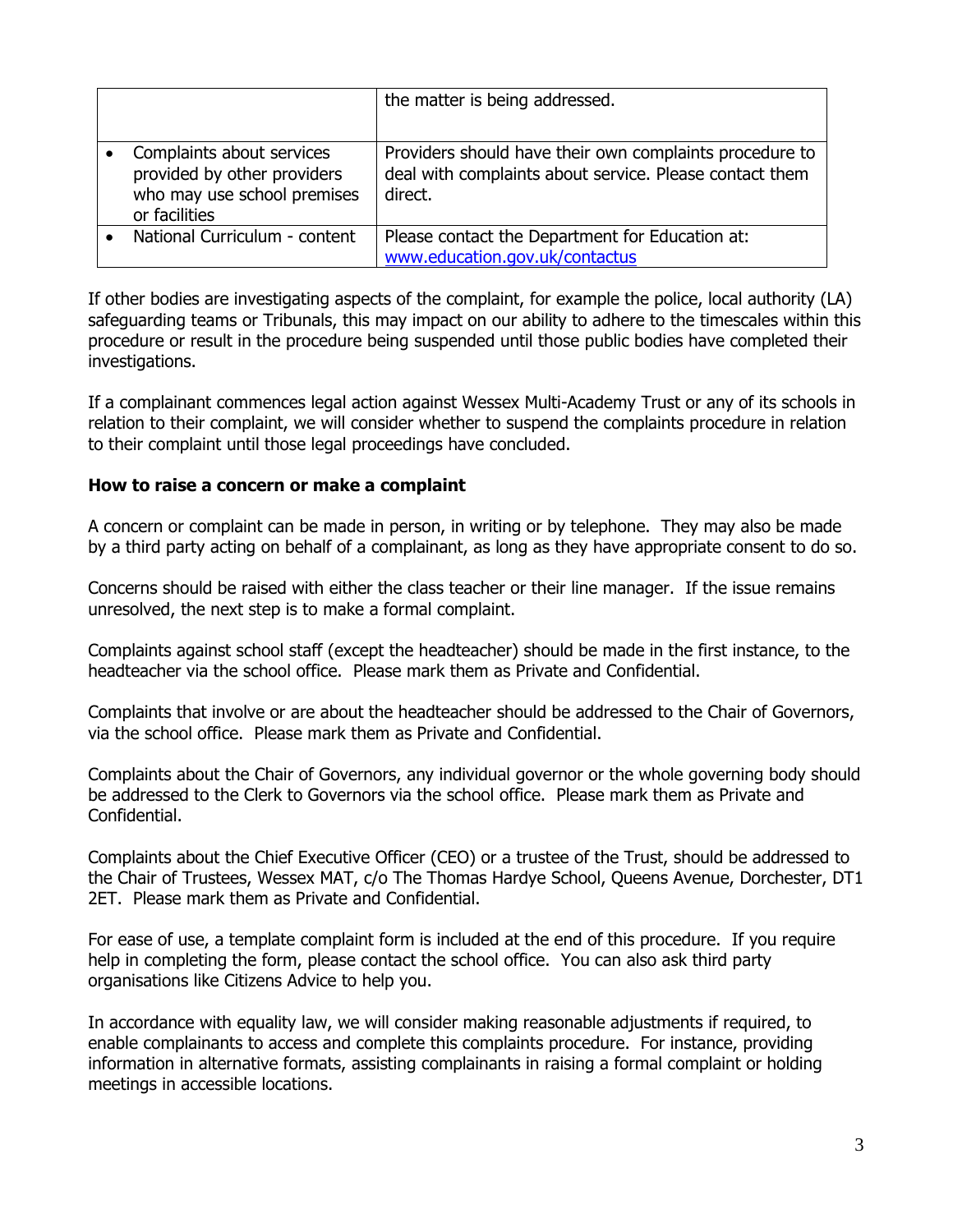#### **Anonymous complaints**

We will not normally investigate anonymous complaints, However, the headteacher or Chair of Governors, if appropriate, will determine whether the complaint warrants an investigation.

#### **Time scales**

You must raise the complaint within three months of the incident or, where a series of associated incidents have occurred, within three months of the last of these incidents. We will consider complaints made outside of this time frame if exceptional circumstances apply.

#### **Complaints received outside of term time**

We will consider complaints made outside of term time to have been received on the first school day after the holiday period.

#### **Resolving complaints**

At each stage in the procedure, Wessex Multi-Academy Trust wants to resolve the complaint. If appropriate, we will acknowledge that the complaint is upheld in whole or in part. In addition, we may offer one or more of the following:

- An explanation
- An admission that the situation could have been handled differently or better
- An assurance that we will try to ensure the event complained of will not recur
- An explanation of the steps that have been or will be taken to help ensure that it will not happen again and an indication of the timescales within which any changes will be made
- An undertaking to review school policies in light of the complaint
- An apology

#### **Withdrawal of a complaint**

If a complainant wants to withdraw their complaint, we will ask them to do this in writing.

#### **Stage 1 – Informal complaint**

It is hoped that most concerns can be expressed and resolved on an informal basis.

Concerns should be raised with either the class teacher, head of year/college or headteacher. Complainants should not approach individual governors to raise concerns or complaints. They have no power to act on an individual basis and it may also prevent them from considering complaints at a later stage.

At the conclusion of their investigation, the appropriate person investigating the informal complaint will provide an informal written response within 5 school days of the date of receipt of the complaint.

If the issue remains unresolved, the next step is to make a formal complaint.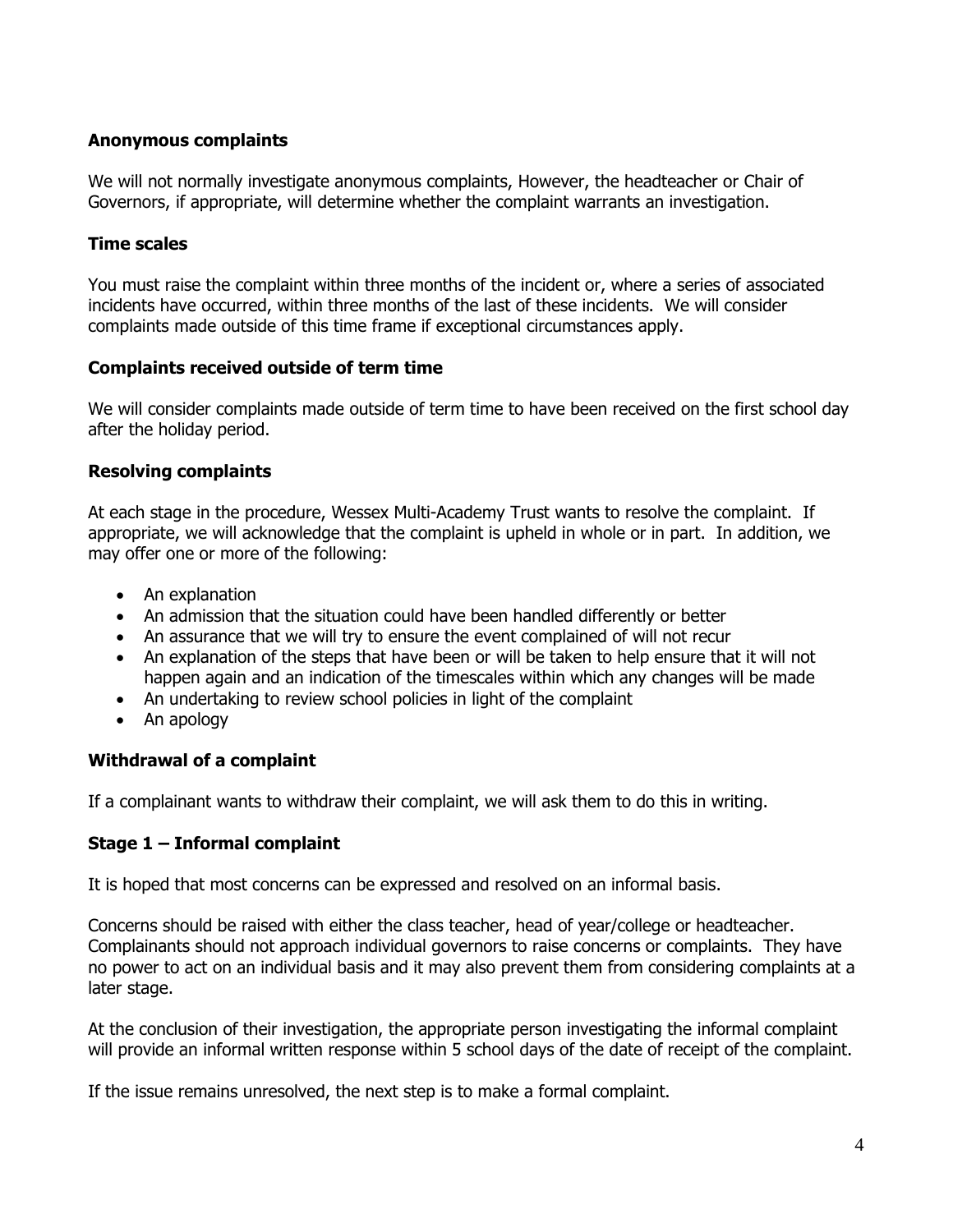### **Stage 2 – Formal complaint**

Formal complaints must be made to the headteacher (unless they are about the headteacher) via the school office. This may be done in person, in writing (preferably on the Complaint Form) or by telephone.

The headteacher will record the date the complaint is received and will acknowledge receipt of the complaint in writing (either by letter or email) within 5 school days. The headteacher will send a copy of the complaint and their response to the MAT Company Secretary/Complaints Coordinator.

Within this response, the headteacher will seek to clarify the nature of the complaint, as to what remains unresolved and what outcome the complainant would like to see. The headteacher can consider whether a face to face meeting is the most appropriate way of doing this.

Note: the headteacher may delegate the investigation to another member of the school's senior leadership team but not the decision to be taken.

During the investigation, the headteacher (or investigator) will:

- If necessary, interview those involved in the matter and/or those complained of, allowing them to be accompanied if they wish
- Keep a written record of any meetings/interviews in relation to their investigation.

At the conclusion of their investigation, the headteacher will provide a formal written response within 10 school days of the date of receipt of the complaint . The headteacher will provide a copy of their response to the MAT Company Secretary/Complaints Coordinator.

If the headteacher is unable to meet this deadline, they will provide the complainant with an update and revised response date.

The response will detail any actions taken to investigate the complaint and provide a full explanation of the decision made and the reason(s) for it. Where appropriate, it will include details of actions the relevant Trust school will take to resolve the complaint.

The headteacher will advise the complainant of how to escalate their complaint should they remain dissatisfied with the outcome for Stage 2.

If the complaint is about the headteacher or a member of the governing body, the Chair of Governors will complete all the actions at Stage 2.

Complaints about the headteacher or a member of the governing body must be made to the Clerk to Governors, via the school office.

If the complaint is:

- Jointly about the Chair and Vice-Chair or
- The entire governing body or
- The majority of the governing body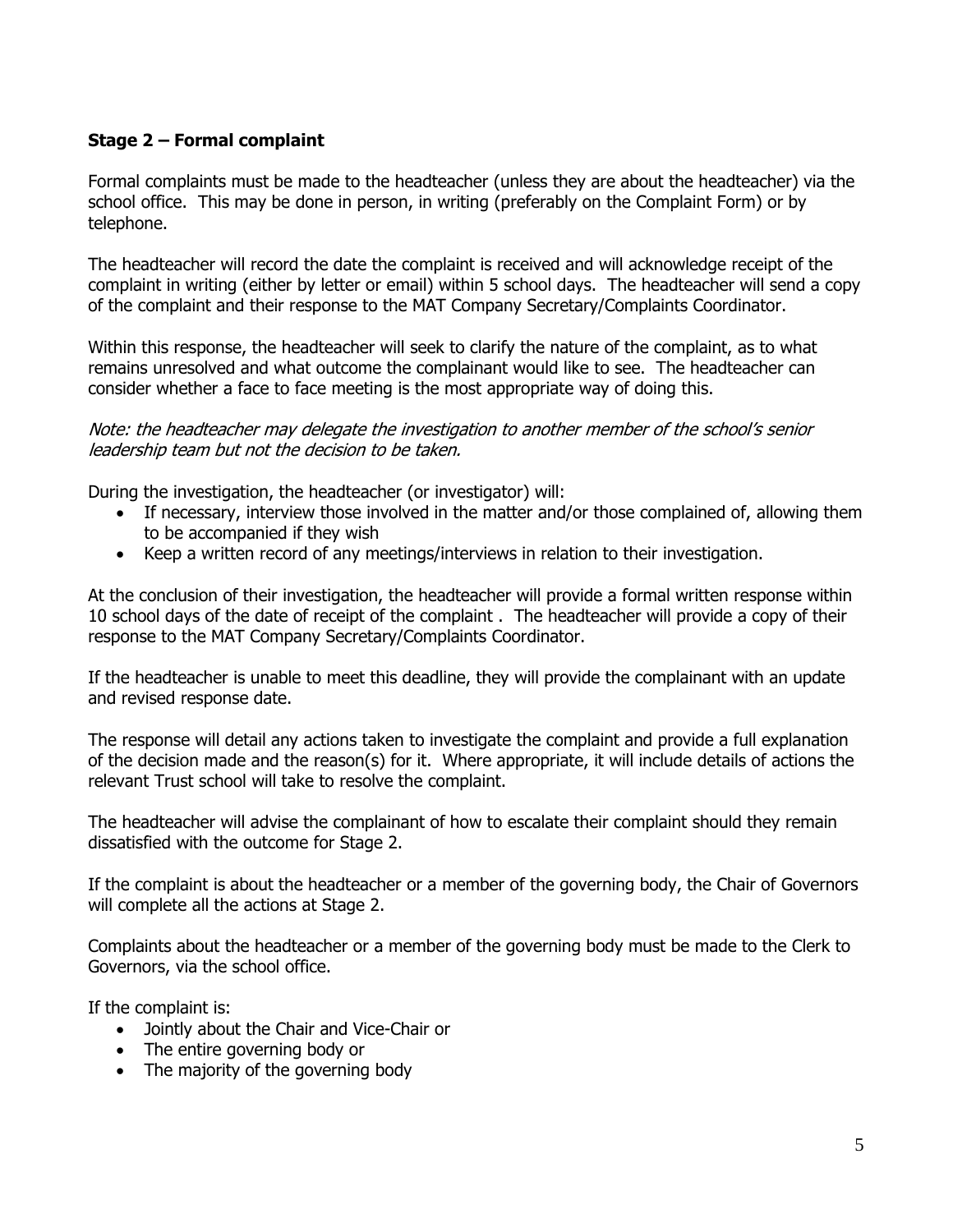Stage 2 will be escalated to the CEO of the Trust. In this instance complaints must be made to the Company Secretary, Wessex MAT, c/o The Thomas Hardye School, Queens Avenue, Dorchester, DT1 2ET. At the conclusion of the CEO's investigation, they will provide a formal written response.

# **Stage 3**

If the complainant is dissatisfied with the outcome at Stage 2 and wishes to take the matter further, they can escalate the complaint to the Chair of the Local Governing Body. The complaint should be made in writing (preferably on the Complaint Form) and sent to the Clerk to Governors c/o the school office. The Chair of Governors will record the date the complaint is received and will acknowledge receipt of the complaint in writing (either by letter or email) within 5 school days. The Chair will send a copy of the complaint and their response to the MAT Company Secretary/Complaints Coordinator via the Clerk to Governors.

Within this response the Chair of Governors will seek to clarify the nature of the complaint, ask what remains unresolved and what outcome the complainant would like to see. The Chair of Governors can consider whether a face to face meeting is the most appropriate way of doing this.

During the investigation, the Chair of Governors will:

- If necessary, interview those involved in the matter and/or those complained of, allowing them to be accompanied if they wish
- Keep a written record of any meetings/interviews in relation to their investigation.

At the conclusion of their investigation, the Chair of Governors will provide a formal written response within 10 school days of the date of receipt of the complaint. The Chair will provide a copy of their response to the MAT Company Secretary/Complaints Coordinator. If they are unable to meet this deadline, they will provide the complainant with an update and revised response date.

The response will detail any actions taken to investigate the complaint and provide a full explanation of the decision made and the reason(s) for it. Where appropriate, it will include details of actions the relevant Trust school will take to resolve the complaint.

The Chair of Governors will advise the complainant of how to escalate their complaint should they remain dissatisfied with the outcome for Stage 3.

Note: the Chair of Governors may delegate the investigation to another suitably skilled member of the Local Governing Body but not the decision to be taken.

If the complaint is about the Chair of Governors, the CEO of the Trust will complete all the actions at Stage 3. If the Stage 2 complaint was investigated by the Chair of Governors, the CEO of the Trust will complete all actions at Stage 3. If the Stage 2 complaint was investigated by the CEO of the Trust, a Director will complete all actions at Stage 3.

## **Stage 4**

If the complainant is dissatisfied with the outcome at Stage 3 and wishes to take the matter further, they can escalate the complaint to the CEO of the Trust. The complaint should be made in writing (preferably on the Complaint Form) and sent to the Company Secretary, Wessex MAT c/o The Thomas Hardye School, Queens Avenue, Dorchester, Dorset, DT1 2ET. The Company Secretary will record the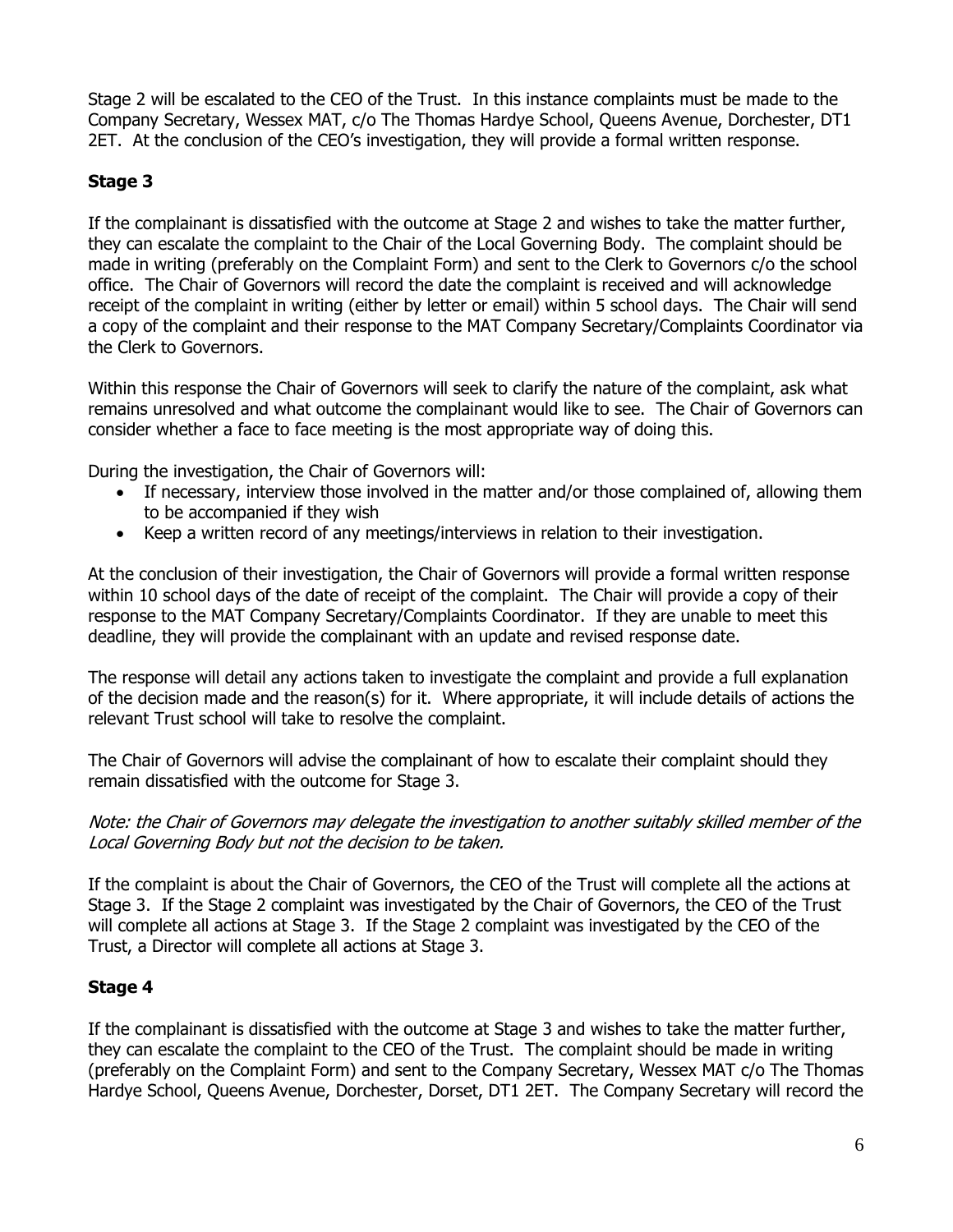date the complaint is received and will acknowledge receipt of the complaint in writing (either by letter or email) within 5 school days.

Within this response the Company Secretary will seek to clarify the nature of the complaint, ask what remains unresolved and what outcome the complainant would like to see. The CEO can consider whether a face to face meeting is the most appropriate way of doing this.

During the investigation, the CEO will:

- If necessary, interview those involved in the matter and/or those complained of, allowing them to be accompanied if they wish
- Keep a written record of any meetings/interviews in relation to their investigation.

At the conclusion of their investigation, the CEO will provide a formal written response within 10 school days of the date of receipt of the complaint. The CEO will provide a copy of their response to the MAT Company Secretary/Complaints Coordinator. If they are unable to meet this deadline, they will provide the complainant with an update and revised response date.

The response will detail any actions taken to investigate the complaint and provide a full explanation of the decision made and the reason(s) for it. Where appropriate, it will include details of actions the relevant Trust school will take to resolve the complaint.

The CEO will advise the complainant of how to escalate their complaint should they remain dissatisfied with the outcome for Stage 4.

Note: the CEO may delegate the investigation to another member of the MAT's senior leadership team but not the decision to be taken.

If the complaint is about the CEO, a suitably skilled Director will be appointed to complete all the actions at Stage 4. If the Stage 3 complaint was investigated by the CEO, a Director of the Trust will complete all actions at Stage 4. If the Stage 3 complaint was investigated by a Director of the Trust, the Chair of Directors will complete all actions at Stage 4.

## **Stage 5**

If the complainant is dissatisfied with the outcome at Stage 4 and wishes to take the matter further, they can escalate the complaint to Stage  $5 - a$  panel hearing consisting of at least 3 people who were not directly involved in the matters detailed in the complaint with one panel member who is independent of the management and running of the school. This is the final stage of the complaints procedure.

A request to escalate to Stage 5 must be made to the Clerk to the Trust Board, via the MAT office, within 10 school days of receipt of the Stage 4 response.

The Clerk will record the date the complaint is received and acknowledge receipt of the complaint in writing (either by letter or email) within 5 school days. The MAT Clerk will provide a copy of the complaint and their response to the MAT Company Secretary/Complaints Coordinator.

Requests received outside of this time frame will only be considered in exceptional circumstances.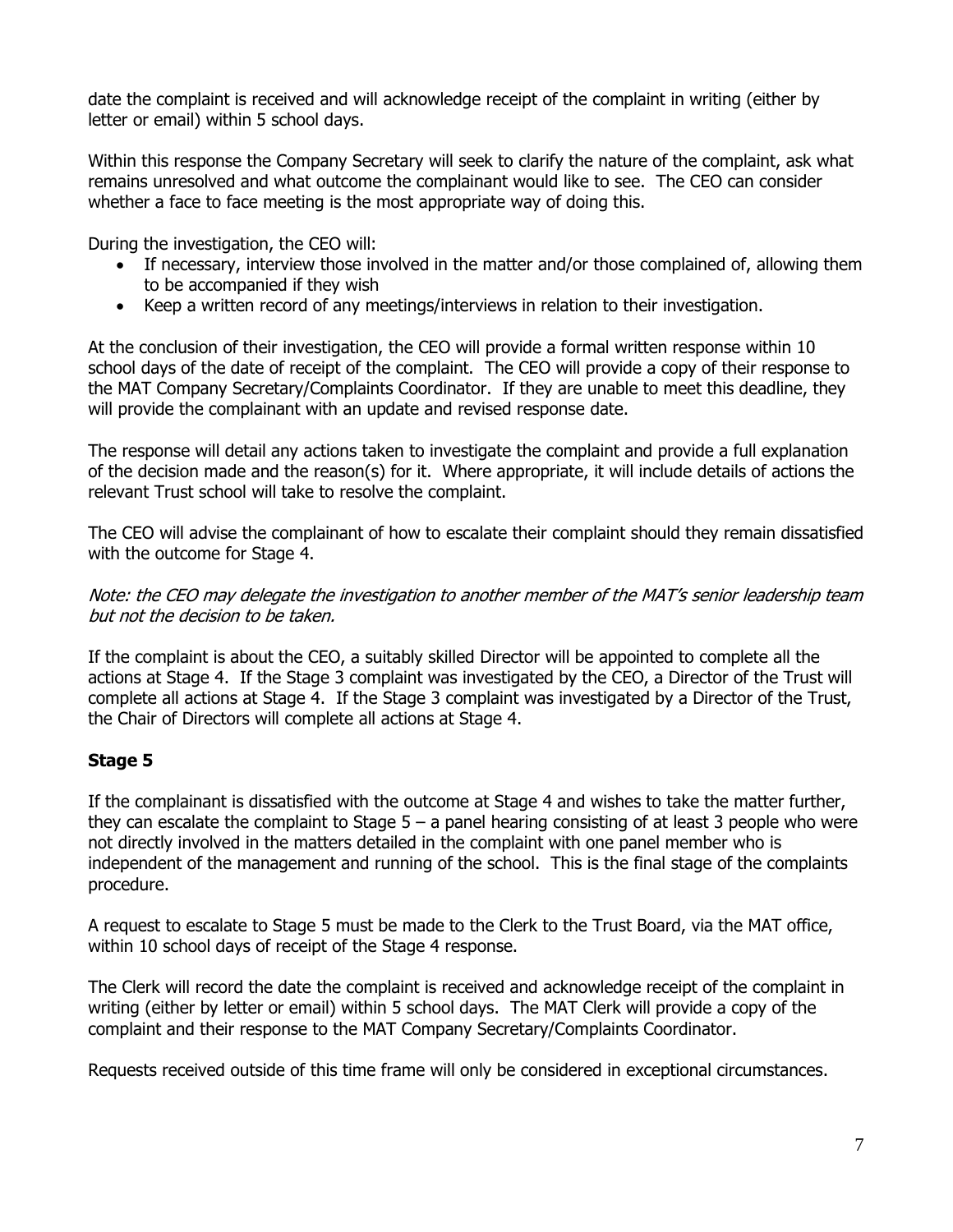The Clerk will write to the complainant to inform them of the date of the meeting. They will aim to convene a meeting within 20 school days of receipt of the Stage 5 request. If this is not possible, the Clerk will provide an anticipated date and keep the complainant informed.

If the complainant rejects the offer of three proposed dates, without good reason, the Clerk will decide when to hold the meeting. It will then proceed in the complainant's absence on the basis of written submissions from both parties.

If the complaint is:

- Jointly about the Chair and Vice-Chair or
- The entire governing body or
- The majority of the governing body

Stage 5 will be heard by the Directors and an independent panel member.

If the complainant chooses to attend the meeting, they may bring someone along to provide support. This can be a relative or friend. Generally, we do not encourage either party to bring legal representatives to the committee meeting. However, there may be occasions when legal representation is appropriate. For instance, if a school employee is called as a witness in a complaint meeting, they may wish to be supported by union and/or legal representation.

Note: Complaints about staff conduct will not generally be handled under this complaints procedure. Complainants will be advised that any staff conduct complaints will be considered under staff disciplinary procedures, if appropriate, but outcomes will not be shared with them.

Representatives from the media are not permitted to attend.

At least 10 schools days before the meeting, the Clerk will:

- Confirm and notify the complainant of the date, time and venue of the meeting, ensuring that the dates are convenient to all parties and that the venue and proceedings are accessible.
- Request copies of any further written material to be submitted to the committee at least 7 schools days before the meeting.

Any written material will be circulated to all parties at least 5 school days before the date of the meeting. The committee will not normally accept, as evidence, recordings of conversations that were obtained covertly and without the informed consent of all parties being recorded.

The committee will also not review any new complaints at this stage or consider evidence unrelated to the initial complaint to be included. New complaints must be dealt with from Stage 1 of the procedure.

The meeting will be held in private. Electronic records of meetings or conversations are not normally permitted unless a complainant's own disability or special needs require it. Prior knowledge and consent of all parties attending must be sought before meetings or conversations take place. Consent will be recorded in any minutes taken.

The committee will consider the complaint and all the evidence presented. The committee can:

Uphold the complaint in whole or in part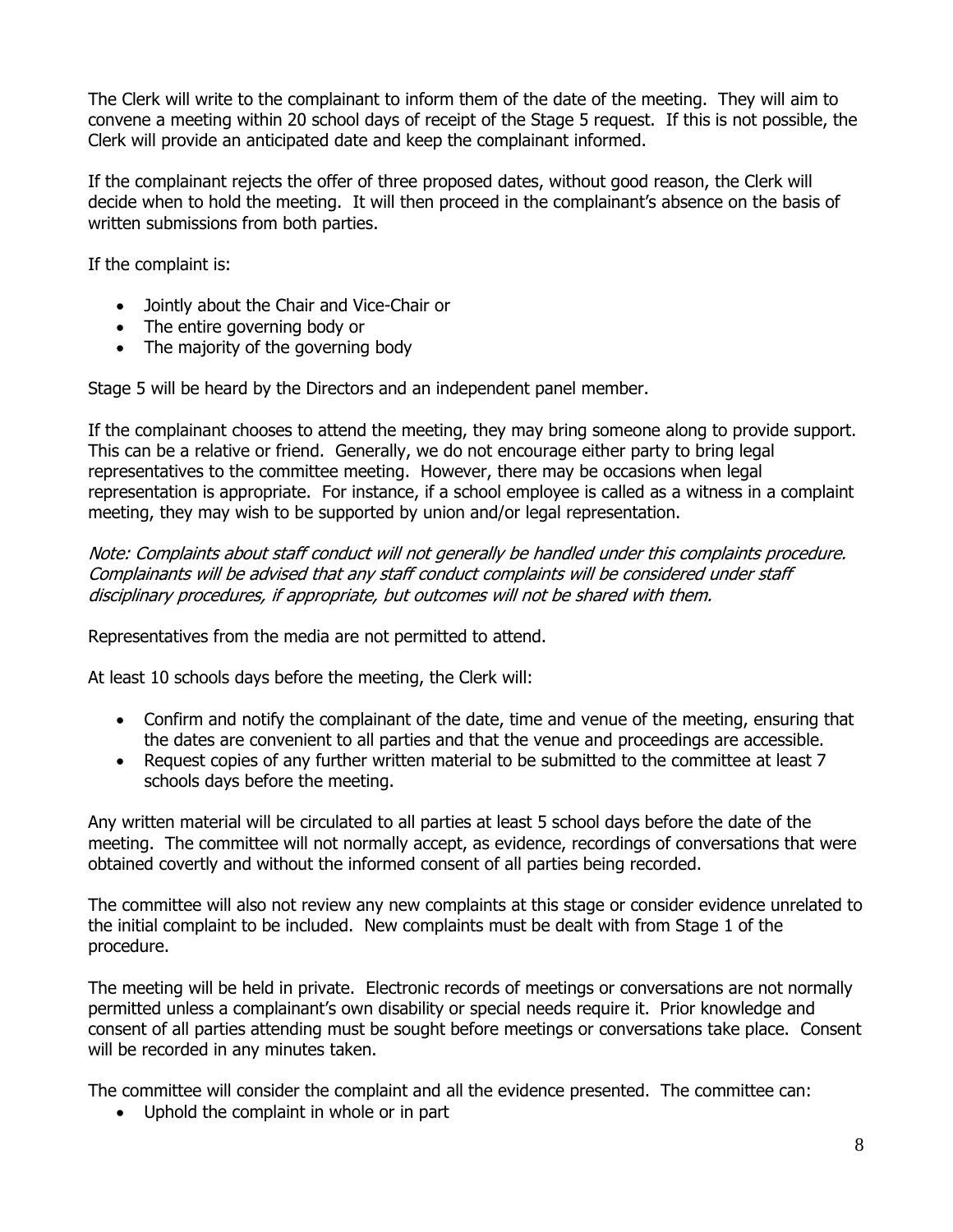Dismiss the complaint in whole or in part

If the complaint is upheld in whole or in part, the committee will:

- Decide on the appropriate action to be taken to resolve the complaint
- Where appropriate, recommend changes to the school's systems or procedures to prevent similar issues in the future.

The Chair of the Committee will provide the complainant, the MAT Company Secretary/Complaints Coordinator and the trust school involved with a full explanation of their decision and reason(s) for it, in writing, within 5 school days.

The letter to the complainant will also include details of how to contact the Education and Skills Funding Agency (ESFA) if they are dissatisfied with the way their complaint has been handled by Wessex MAT.

The response will detail any actions taken to investigate the complaint and provide a full explanation of the decision made and the reason(s) for it. Where appropriate, it will include details of actions Wessex MAT will take to resolve the complaint.

The Panel will ensure that those findings and recommendations are sent by electronic mail or otherwise given to the complainant and, where relevant, the person complained about. Furthermore, they will be available for inspection on the school premises by the proprietor and the headteacher.

A written record will be kept by the MAT Company Secretary/Complaints Coordinator of all complaints and of whether they are resolved at the preliminary stage or proceed to a panel hearing.

#### **Complaints escalated to / about the Trust, CEO or Trustee**

If a complaint is escalated to Wessex MAT "the trust" or if a complainant wishes to complain directly about the trust, then the complaint should be sent to the Company Secretary for the CEO to investigate.

The Company Secretary will write to the complainant acknowledging the complaint within 5 school days of the date that the written request was received. The acknowledgement will confirm that the complaint will now be investigated under Stage 4 of this Complaints Policy and will confirm the date for providing a response to the complainant.

Following the investigation, the CEO will write to the complainant confirming the outcome within 10 school days of the date that the letter was received. If this time limit cannot be met, the CEO will write to the Complainant within 5 school days of the date that the letter was received**,** explaining the reason for the delay and providing a revised date.

If the complaint concerns the CEO or a Director, the complaint should be investigated by the Chair of the Trust Board. If a formal complaint is received about the Chair, the complaint will be referred to the Vice Chair for investigation

NB. Where the Chair of the Trust Board has investigated the complaint, they will write the letter of outcome to the Complainant and provide a copy to the CEO.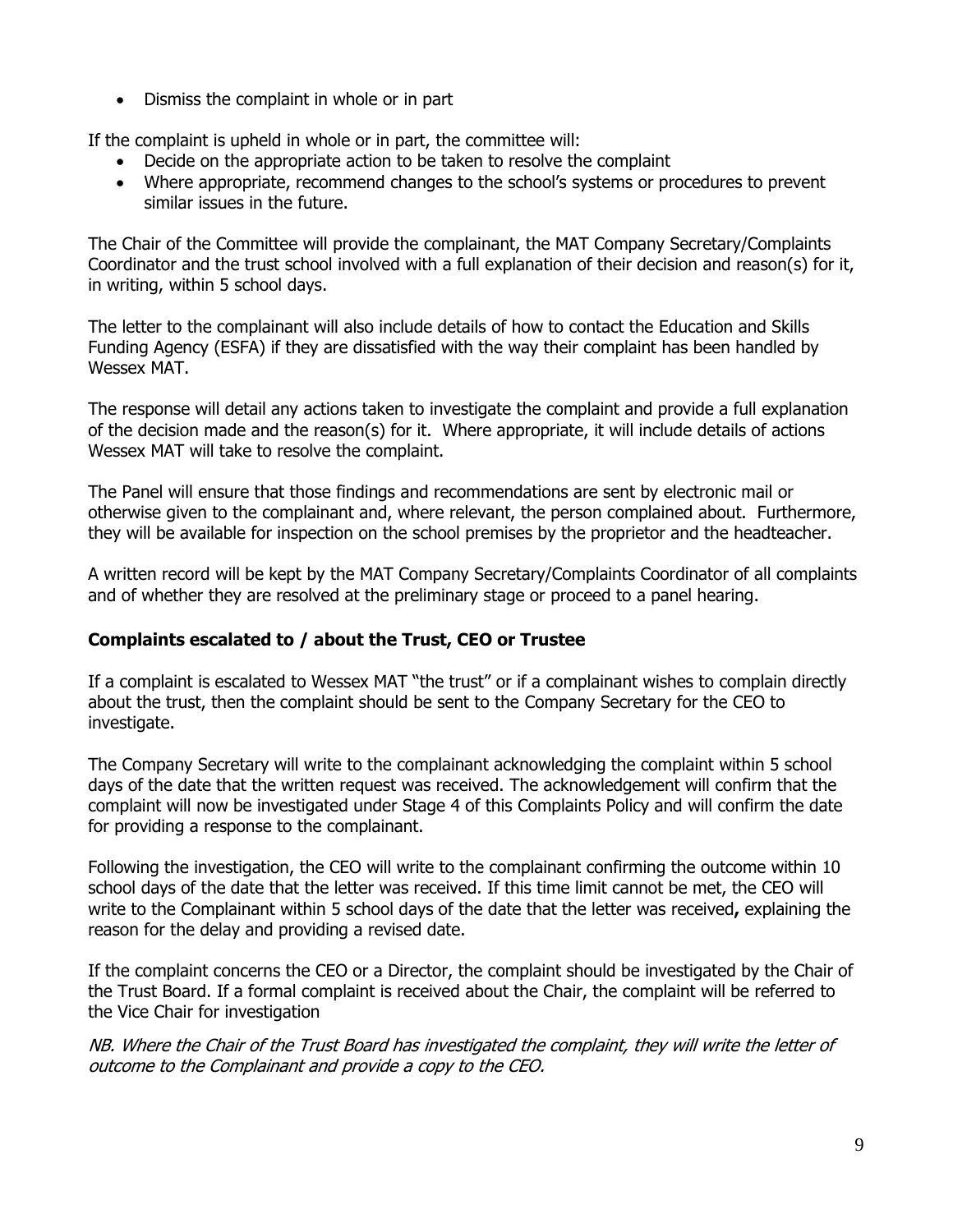If the complainant is not satisfied with the outcome of the previous stage, the complainant should write to the Clerk to the Trust Board asking for the complaint to be heard before a Complaint Panel, within 10 school days.

The Clerk will record the date the complaint is received and acknowledge receipt of the complaint in writing (either by letter or email) within 5 school days. Requests received outside of this time frame will only be considered if exceptional circumstances apply.

The Clerk will write to the complainant to inform them of the date of the meeting. They will aim to convene a meeting within 20 school days of receipt of the Stage 4 request. If this is not possible, the Clerk will provide an anticipated date and keep the complainant informed.

If the complainant rejects the offer of three proposed dates, without good reason, the Clerk will decide when to hold the meeting. It will then proceed in the complainant's absence on the basis of written submissions from both parties.

If the complaint is:

- jointly about the Chair and Vice Chair or
- the entire trust board or
- the majority of the trust board

Stage 5 will be heard by a completely independent committee panel.

The Complaint Panel will consist of three members. None of the three members of the Complaint Panel will have been involved in the incidents or events which led to the complaint, or have been involved in dealing with the complaint in the previous stages, of have any detailed prior knowledge of the complaint. One of the Complaint Panel members will be independent of the management and running of the Academy Trust. This means that the independent Complaint Panel member will not be a Director or an employee of the Trust.

A complainant may bring someone along to the panel meeting to provide support. This can be a relative or friend. Generally, we do not encourage either party to bring legal representatives to the committee meeting. However, there may be occasions when legal representation is appropriate. For instance, if a trust employee is called as a witness in a complaint meeting, they may wish to be supported by union and/or legal representation.

Note: Complaints about staff conduct will not generally be handled under this complaints procedure. Complainants will be advised that any staff conduct complaints will be considered under staff disciplinary procedures, if appropriate, but outcomes will not be shared with them.

Representatives from the media are not permitted to attend.

At least 10 school days before the meeting, the Clerk will:

- confirm and notify the complainant of the date, time and venue of the meeting, ensuring that, if the complainant is invited, the dates are convenient to all parties and that the venue and proceedings are accessible
- request copies of any further written material to be submitted to the committee at least 7 school days before the meeting.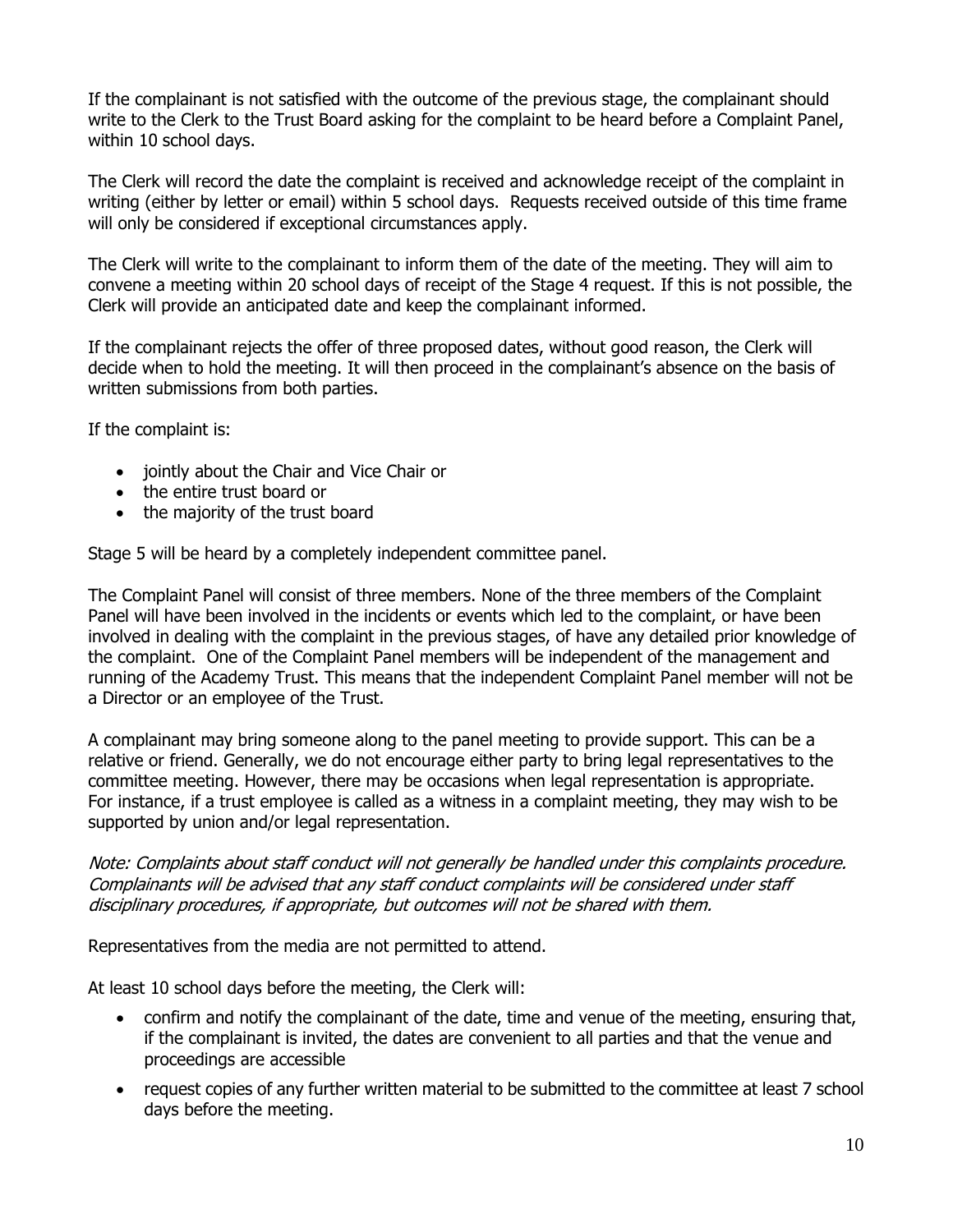Any written material will be circulated to all parties at least 5 school days before the date of the meeting. The committee will not normally accept, as evidence, recordings of conversations that were obtained covertly and without the informed consent of all parties being recorded.

The committee will also not review any new complaints at this stage or consider evidence unrelated to the initial complaint to be included. New complaints must be dealt with from Stage 1 of the procedure. The meeting will be held in private. Electronic recordings of meetings or conversations are not normally permitted unless a complainant's own disability or special needs require it. Prior knowledge and consent of all parties attending must be sought before meetings or conversations take place. Consent will be recorded in any minutes taken.

The committee will consider the complaint and all the evidence presented. The committee can:

- uphold the complaint in whole or in part
- dismiss the complaint in whole or in part.

If the complaint is upheld in whole or in part, the committee will:

- decide on the appropriate action to be taken to resolve the complaint
- where appropriate, recommend changes to the school's systems or procedures to prevent similar issues in the future.

The Chair of the Committee will provide the complainant and Wessex MAT with a full explanation of their decision and the reason(s) for it, in writing, within 5 school days.

The letter to the complainant will include details of how to contact the Education and Skills Funding Agency (ESFA) if they are dissatisfied with the way their complaint has been handled by Wessex MAT. The response will detail any actions taken to investigate the complaint and provide a full explanation of the decision made and the reason(s) for it. Where appropriate, it will include details of actions Wessex MAT will take to resolve the complaint.

The panel will ensure that those findings and recommendations are sent by electronic mail or otherwise given to the complainant and, where relevant, the person complained about. Furthermore, they will be available for inspection on the school premises by the proprietor and the head teacher. A written record will be kept of all complaints, and of whether they are resolved at the preliminary stage or proceed to a panel hearing.

#### **Next steps**

If the complainant believes the school / trust did not handle their complaint in accordance with the published complaints procedure or they acted unlawfully or unreasonably in the exercise of their duties under education law, they can contact the ESFA after they have completed Stage 5.

The ESFA will not normally reinvestigate the substance of complaints or overturn any decisions made by Wessex MAT. They will consider whether Wessex MAT has adhered to education legislation and any statutory policies connected with the complaint and whether they have followed [Part 7 of the](http://www.legislation.gov.uk/uksi/2010/1997/schedule/1/made)  [Education \(Independent School Standards\) Regulations 2014.](http://www.legislation.gov.uk/uksi/2010/1997/schedule/1/made)

The complainant can refer their complaint to the ESFA online at: [www.education.gov.uk/contactus,](http://www.education.gov.uk/contactus) by telephone on: 0370 000 2288 or by writing to: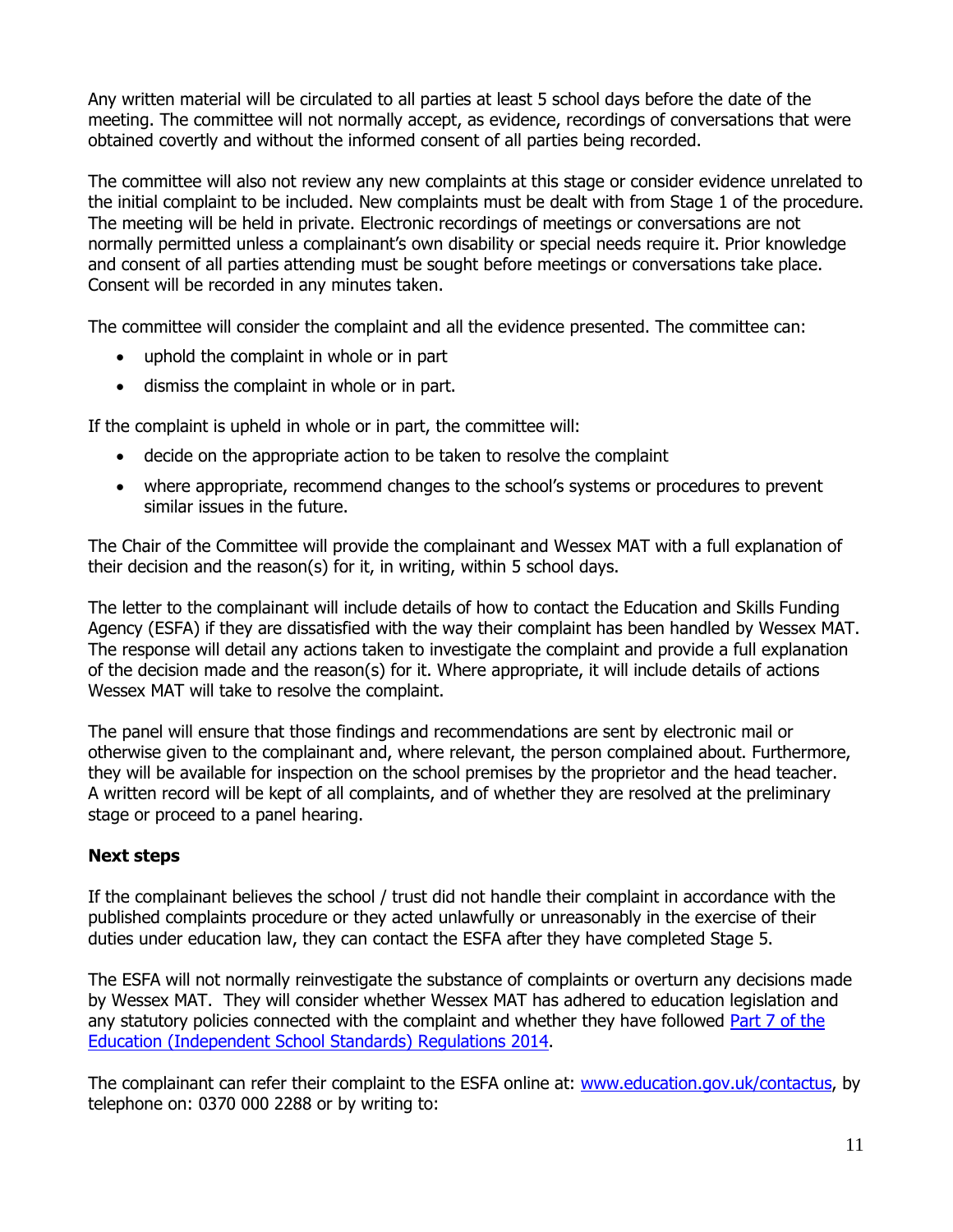Academy Complaints and Customer Insight Unit Education and Skills Funding Agency Cheylesmore House 5 Quinton Road **Coventry** CV1 2WT

## **Early Years Foundation Stage**

In respect of children within the Early Years Foundation Stage of the Trust's Academies:

- We will investigate all written complaints relating to the school's fulfilment of the Early Years Foundation Stage requirements, and notify the complainant of the outcome within 28 days or receiving the complaint;
- records of complaints will be kept for at least three years and made available to Ofsted on request; and
- parents or carers can notify Ofsted if they believe that the school is not meeting Early Years Foundation Stage requirements, by calling the general helpline on 0300 123 1231 or 0300 123 4666; textphone number 0161 618 8524, by emailing [enquiries@ofsted.gov.uk](mailto:enquiries@ofsted.gov.uk) or writing to Ofsted, Piccadilly Gate, Store Street, Manchester M1 2WD and/or ISI (on 020 7600 0100) if they wish. An online contact form is also available at <https://www.gov.uk/government/organisations/ofsted#org-contacts>

We will notify parents and carers if we become aware that the school is to be inspected by Ofsted. We will also supply a copy of the inspection report to parents and carers of children attending the setting on a regular basis.

#### **Unreasonably Persistent Complaints**

Most complaints raised will be valid, and therefore we will treat them seriously. However, a complaint may become unreasonable if the person:

- Has made the same complaint before, and it's already been resolved by the following the school's complaints procedure
- Makes a complaint that is obsessive, persistent, harassing, prolific, defamatory or repetitive
- Knowingly provides false information
- Insists on pursuing a complaint that is unfounded, or out of scope of the complaints procedure
- Pursues a valid complaint, but in an unreasonable manner e.g. refuses to articulate the complaint, refusing to co-operate with this complaints procedure, or insists that the complaint is dealt with in ways that are incompatible with this procedure and the time frames it sets out
- Changes the basis of the complaint as the investigation goes on
- Makes a complaint designed to cause disruption, annoyance or excessive demands on school time
- Seeks unrealistic outcomes, or a solution that lacks any serious purpose or value

#### **Steps we will take**

We will take every reasonable step to address the complainant's concerns, and give them a clear statement of our position and their options. We will maintain our role as an objective arbiter throughout the process, including when we meet individuals. We will follow our complaints procedure as normal, wherever possible.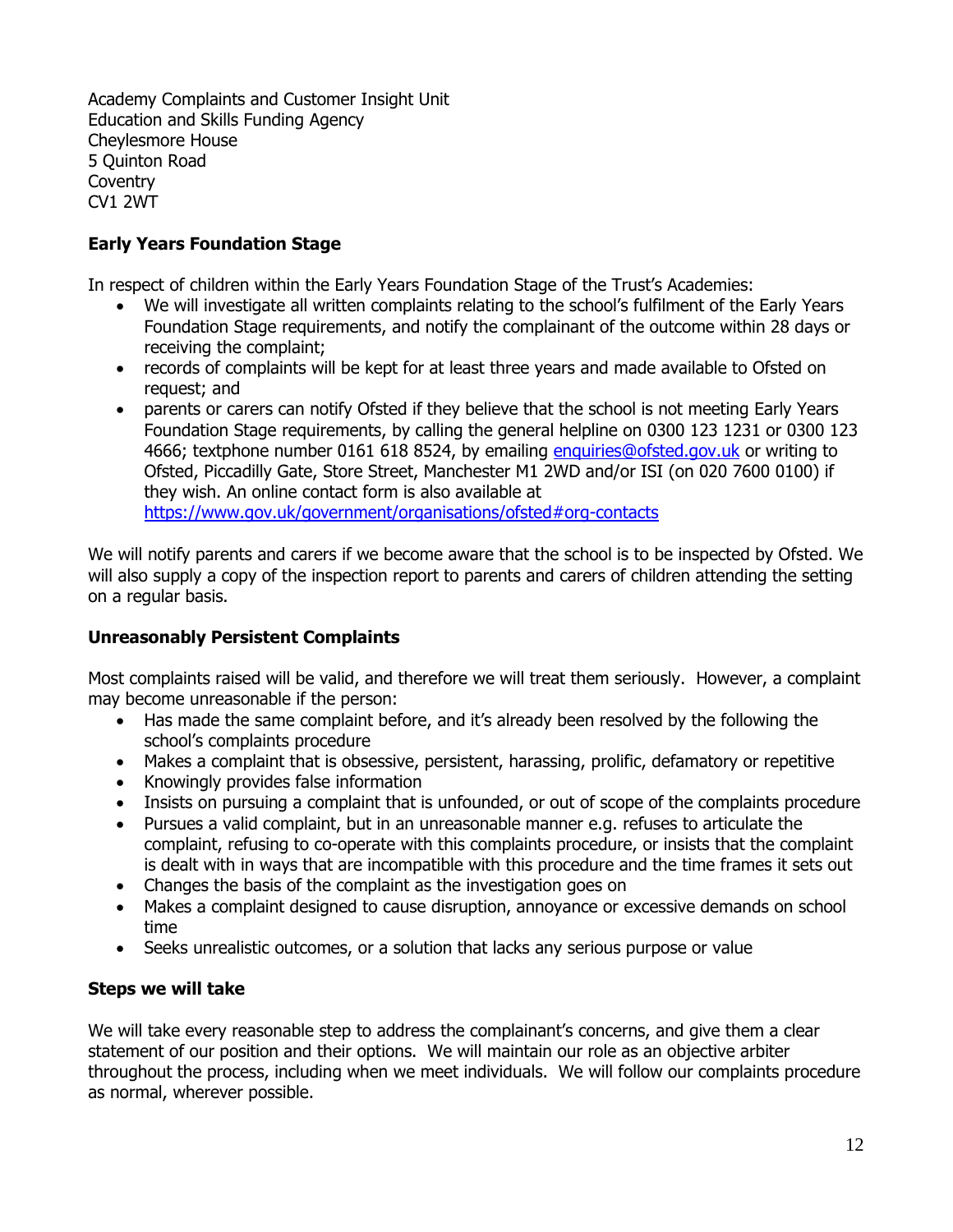If the complainant continues to contact the school in a disruptive way, we may put a communications strategy in place. We may:

- Give the complainant a single point of contact via an email address
- Limit the number of times the complainant can make contact, such as a fixed number per term
- Ask the complainant to engage a third party to act on their behalf, such as Citizens Advice
- Put any other strategy in place as necessary

## **Stopping responding**

We may stop responding to the complainant when all of these factors are met:

- We believe we have taken all reasonable steps to help address their concerns
- We have provided a clear statement of our position and their options
- The complainant contacts us repeatedly, and we believe their intention is to cause disruption or inconvenience

Where we stop responding, we will inform the individual that we intend to do so. We will also explain that we will still consider any new complaints they make.

In response to any serious incident of aggression or violence, we will immediately inform the police and communicate our actions in writing. This may include barring an individual from our school site.

## **Duplicate complaints**

If we have resolved a complaint under this procedure and receive a duplicate complaint on the same subject from a partner, family member or other individual, we will assess whether there are aspects that we hadn't previously considered, or any new information we need to take into account.

If we are satisfied that there are no new aspects, we will:

- Tell the new complainant that we have already investigated and responded to this issue, and the local process is complete
- Direct them to the ESFA if they are dissatisfied with our original handling of the complaint

If there are new aspects, we will follow this procedure again

#### **Complaint campaigns**

Where the school receives a large volume of complaints about the same topic or subject, especially if these come from complainants unconnected with the school, the school may respond to these complaints by:

- Publishing a single response on the school website
- Sending a template response to all of the complainants

If complainants are not satisfied with the school's response, or wish to pursue the complaint further, the normal procedures will apply.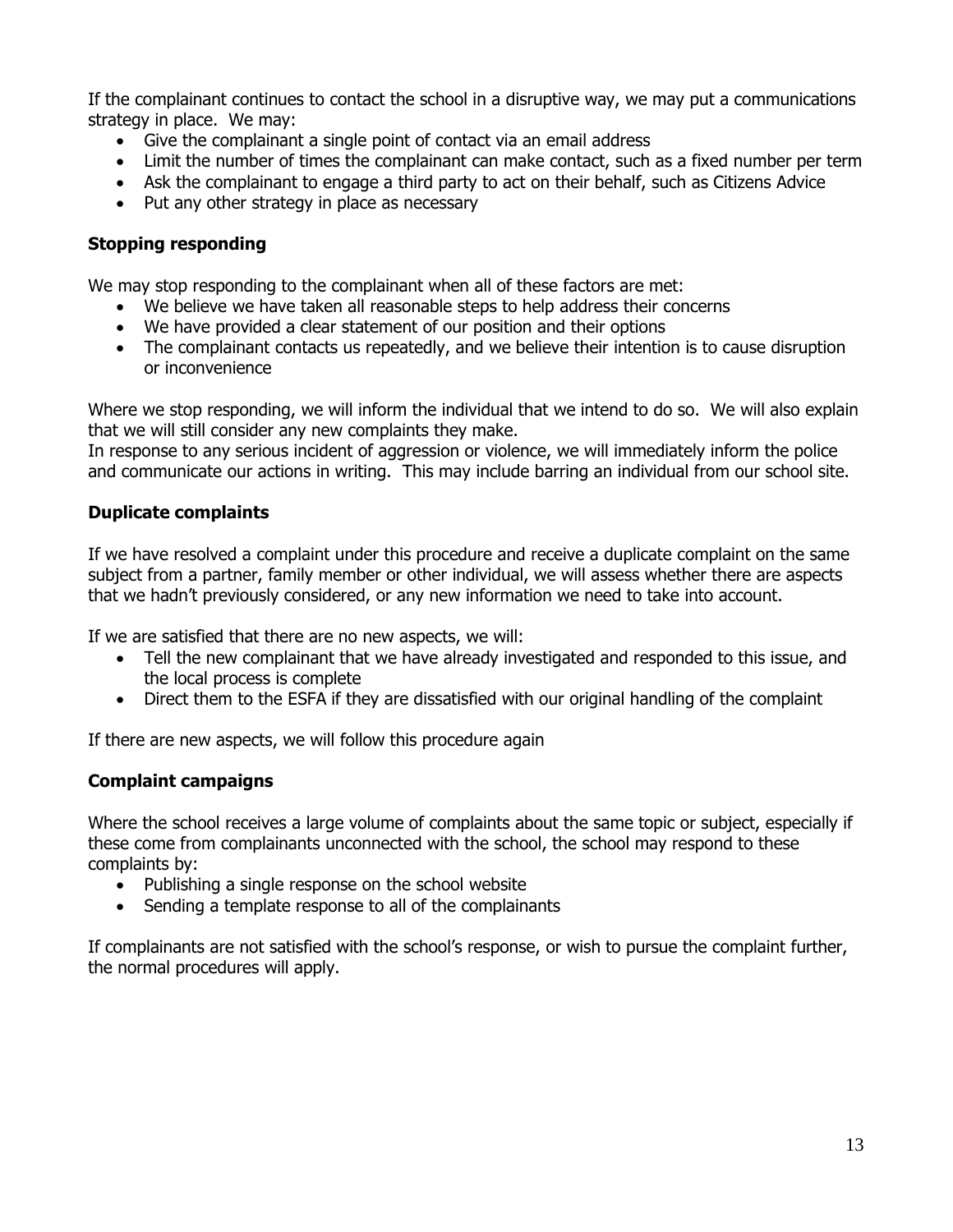## **Roles and responsibilities**

## **The Complainant**

The complainant will get a more effective and timely response to their complaint if they:

- Follow these procedures
- Explain the complaint in full as early as possible
- Co-operate with the school throughout the process, and respond to deadlines and communication promptly
- Ask for assistance as needed
- Treat all those involved with respect
- Refrain from publicising the details of their complaint on social media and respect confidentiality

#### **The Investigator**

The investigator's role is to establish the facts relevant to the complaint by:

- Providing a comprehensive, open, transparent and fair consideration of the complaint through:
	- $\circ$  Sensitive and thorough interviewing of the complainant to establish what has happened and who has been involved
	- $\circ$  Interviewing staff and children/young people and other people relevant to the complaint
	- $\circ$  Consideration of records and other relevant information
	- o Analysing information
- Liaising with the complainant and the complaints co-ordinator as appropriate to clarify what the complainant feels would put things right.

The investigator should:

- Conduct interviews with an open mind and be prepared to persist in the questioning
- Keep notes of interviews or arrange for an independent note take to record minutes of the meeting
- Ensure that any papers produced during the investigation are kept securely pending any appeal
- Be mindful of the timescales to respond
- Prepare a comprehensive report for the headteacher or complaints committee that sets out the facts, identifies solutions and recommends courses of action to resolve problems.
- The headteacher or complaints committee will then determine whether to uphold or dismiss the complaint and communicate that decision to the complainant, providing the appropriate escalation details.

#### **The Complaints Co-ordinator**

The Complaints Co-ordinator should:

- Ensure the complainant is fully updated at each stage of the procedure
- Liaise with staff members, headteacher, CEO, Chair of Governors, Chair of Trust or the Clerk to ensure the smooth running of the complaints procedure
- Be aware of issues regarding:
	- $\circ$  Sharing third party information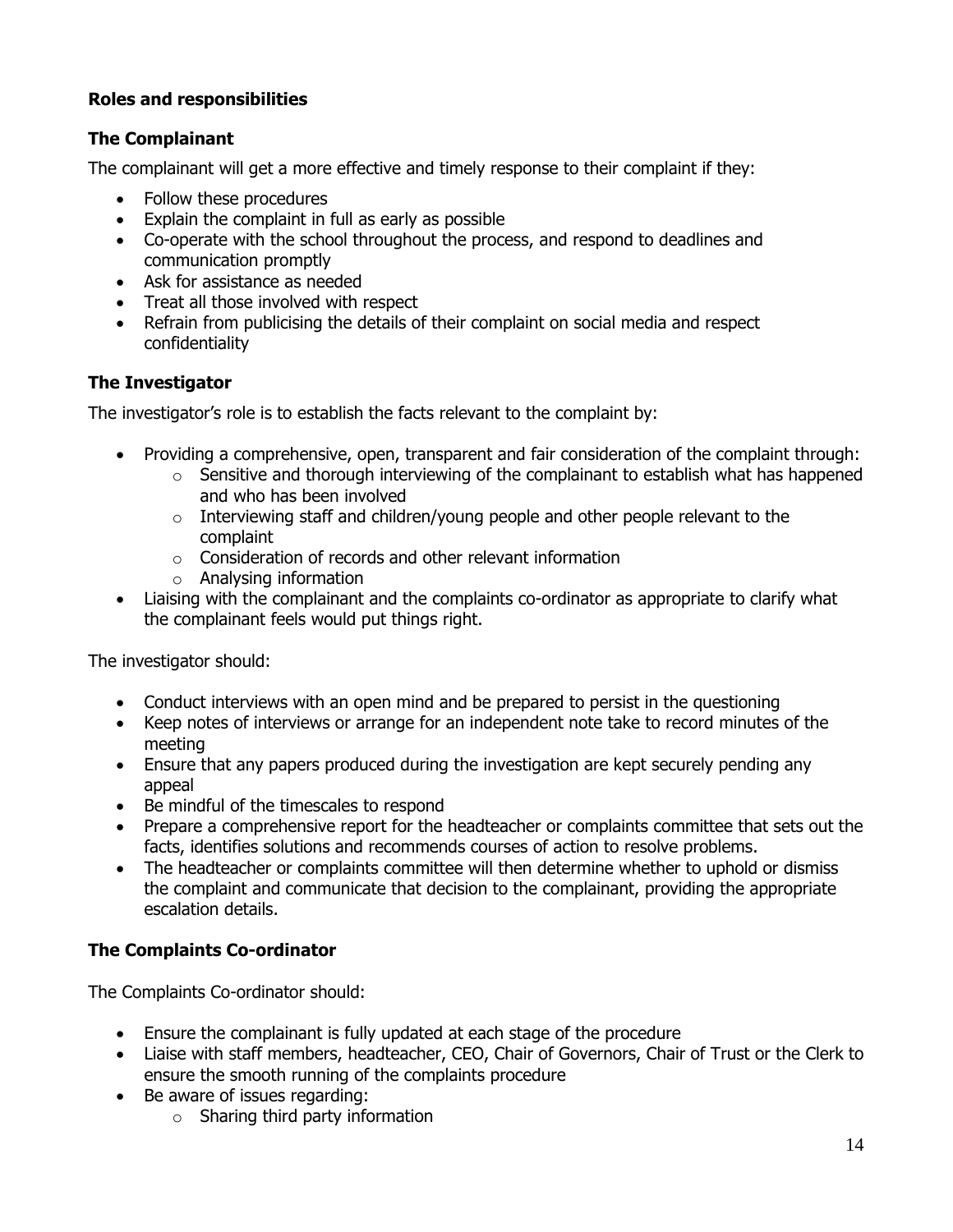- $\circ$  Additional support. This may be needed by complainants when making a complaint including interpretation support of where the complainant is a child or young person
- Keep records

## **Clerk to the Governing Board**

The clerk is the contact point for the complainant and the committee and should:

- Ensure that all people involved in the complaint procedure are aware of their legal rights and duties, including any under legislation relating to school complaints, education law, the Equality Act 2010, the Freedom of Information Act 2000, the Data Protection Act (DPA) 2018 and the General Data Protection Regulations (GDPR)
- Set the time, date and venue of the meeting, ensuring that the dates are convenient to all parties (if they are invited to attend) and that the venue and proceedings are accessible
- Collate any written material relevant to the complaint (for example: stage 1 paperwork, school and complainant submissions) and send it to the parties in advance of the meeting within an agreed timescale
- Record the proceedings
- Circulate the minutes of the meeting
- Notify all parties of the committee's decision

## **Committee Chair**

The committee's chair, who is nominated in advance of the complainant meeting, should ensure that:

- Both parties are asked (via the Clerk) to provide any additional information relating to the complaint by a specified date in advance of the meeting
- The meeting is conducted in an informal manner, is not adversarial and that, if all parties are invited to attend, everyone is treated with respect and courtesy
- Complainants who may not be used to speaking at such a meeting are put at ease. This is particularly important if the complainant is a child/young person
- The remit of the committee is explained to the complainant
- Written material is seen by everyone in attendance, provided it does not breach confidentiality or any individual's rights to privacy under the DPA 2018 or GDPR. If a new issue arises it would be useful to give everyone the opportunity to consider and comment upon it; this may require a short adjournment of the meeting
- Both the complainant and the school are given the opportunity to make their case and seek clarity, either through written submissions ahead of the meeting or verbally in the meeting itself
- The issues are addressed
- Key findings of fact are made
- The committee is open-minded and acts independently
- No member of the committee has an external interest in the outcome of the proceedings or any involvement in an earlier stage of the procedure
- The meeting is minuted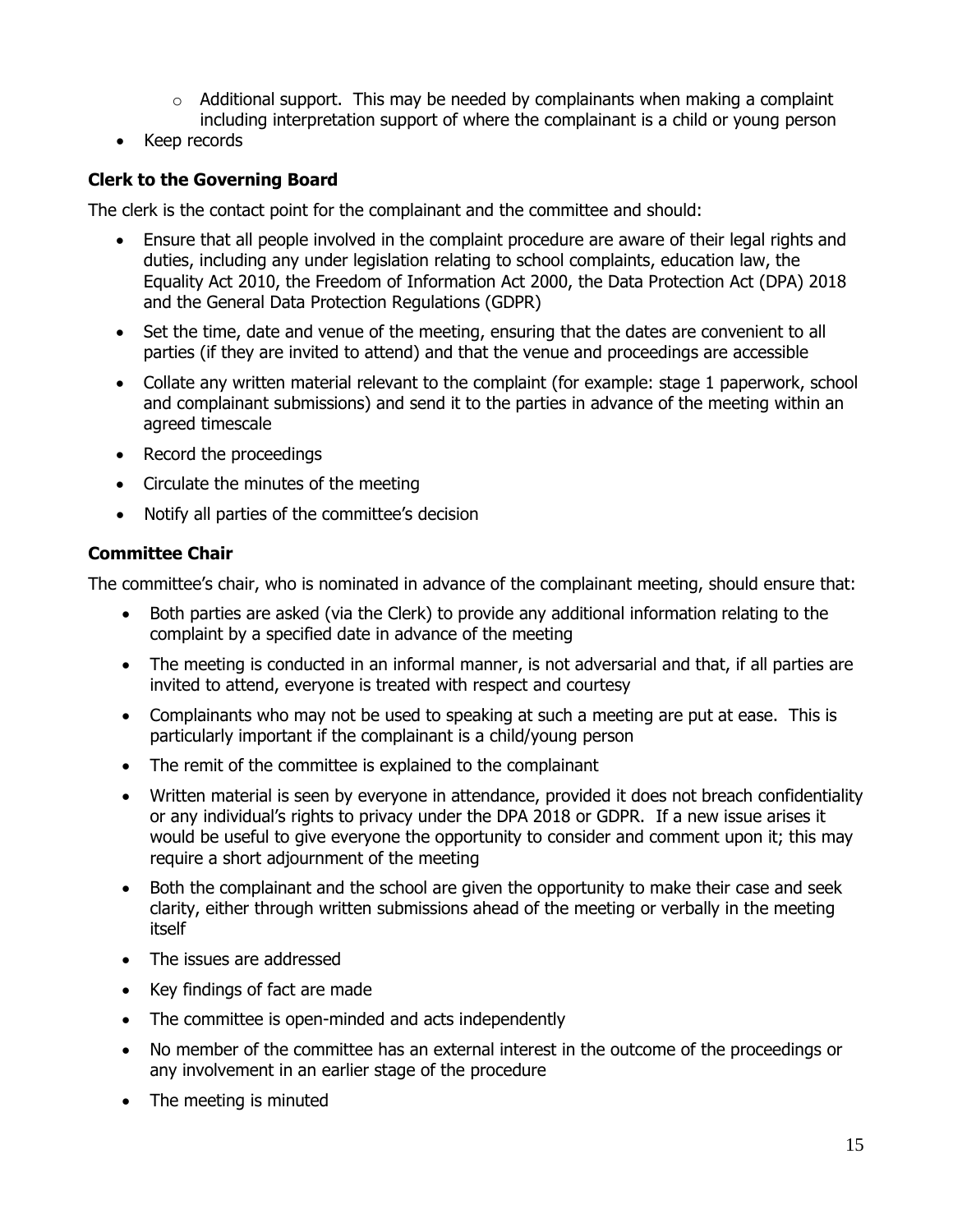They liaise with the Clerk (and Complaints Coordinator, if the school has one)

## **Committee Member**

Committee members should be aware that:

- The meeting must be independent and impartial, and should be seen to be so. No governor / trustee may sit on the committee if they have had a prior involvement in the complaint or in the circumstances surrounding it.
- The aim of the meeting should be to resolve the complaint and achieve reconciliation between the school and the complainant. We recognise that the complainant might not be satisfied with the outcome if the meeting does not find in their favour. It may only be possible to establish the facts and make recommendations.
- Many complainants will feel nervous and inhibited in a formal setting. Parents/carers often feel emotional when discussing an issue that affects their child.
- Extra care needs to be taken when the complainant is a child/young person and present during all or part of the meeting. Careful consideration of the atmosphere and proceedings should ensure that the child/young person does not feel intimidated. The committee should respect the views of the child/young person and give them equal consideration to those of adults.

If the child/young person is the complainant, the committee should ask in advance if any support is needed to help them present their complaint. Where the child/young person's parent is the complainant, the committee should give the parent the opportunity to say which parts of the meeting, if any, the child/young person needs to attend. However, the parent should be advised that agreement might not always be possible if the parent wishes the child/young person to attend a part of the meeting that the committee considers is not in the child/young person's best interests.

• The welfare of the child/young person is paramount.

#### **General and Monitoring**

The Trust will record the progress of all complaints, including information about actions taken at all stages, the stage at which the complaint was resolved, and the final outcome. The records will also include copies of letters and emails, and notes relating to meetings and phone calls.

This material will be treated as confidential and held centrally, and will be viewed only by the Clerk, the Company Secretary and those involved in investigating the complaint or on the review panel.

This is except where the secretary of state (or someone acting on their behalf) or the complainant requests access to records of a complaint through a freedom of information (FOI) request or through a subject access request under the terms of the Data Protection Act, or where the material must be made available during a school inspection.

Records of complaints will be kept securely, only for as long as necessary and in line with data protection law, our privacy notices and record retention schedule.

The details of the complaint, including the names of individuals involved, will not be shared with the whole governing board to preserve impartiality in case they are needed for a complaints committee.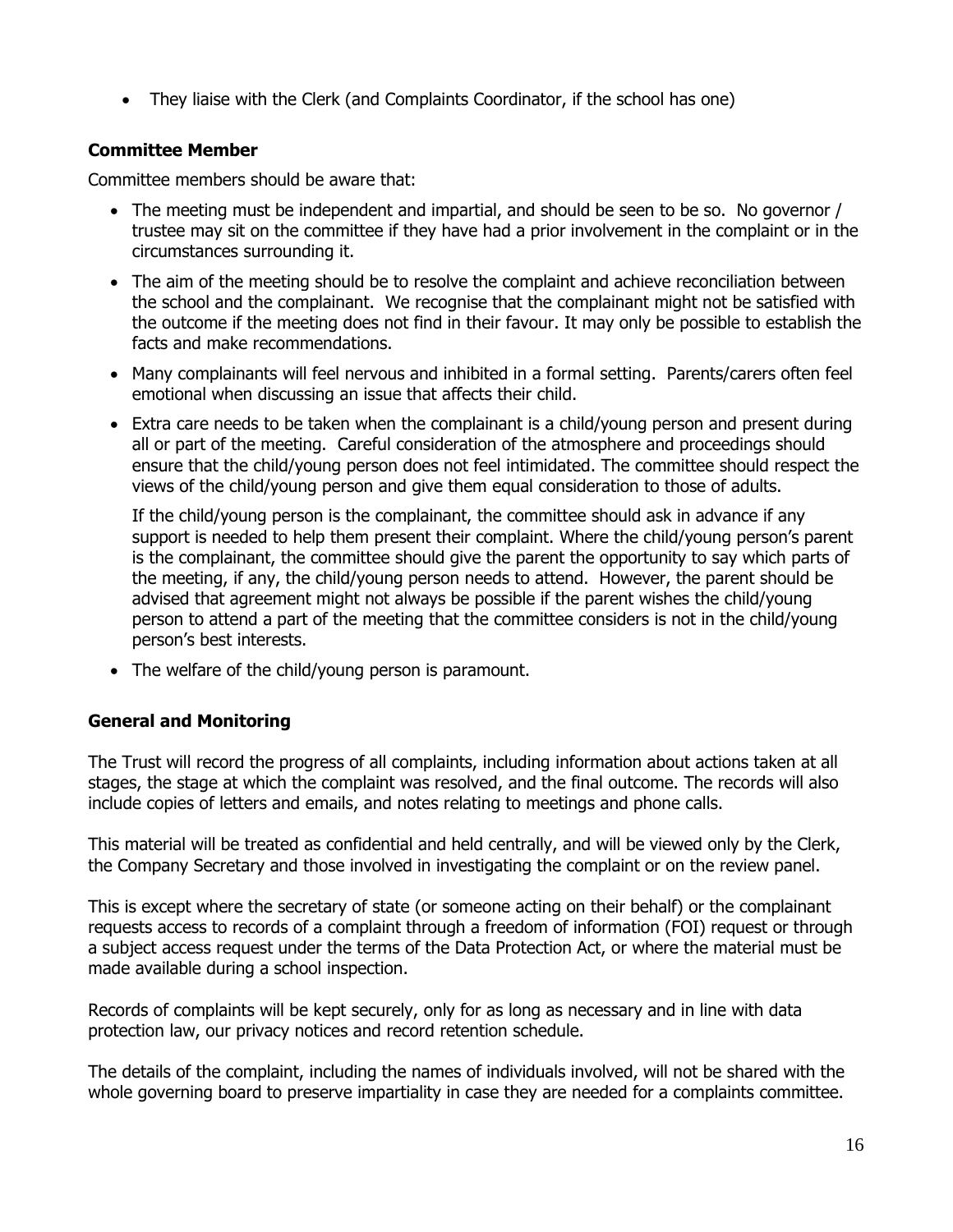Complainants also have the right to request an independent panel if they believe there is likely to be bias in the proceedings. The decision to approve this request is made by the governing board, who will not unreasonably withhold consent.

The local governing body will monitor the effectiveness of the complaints procedure in ensuring that complaints are handled properly. They will track the number and nature of complaints, and review underlying issues. The complaints records are logged and managed by the Clerk to Governors/Company Secretary.

#### **Legislation and Guidance**

This document meets the requirements set out in part 7 of the schedule to the Education [\(Independent School Standards\) Regulations 2014,](http://www.legislation.gov.uk/uksi/2014/3283/schedule/made) which states that we must have and make available a written procedure to deal with complaints from parents of pupils at the school. It is based on the Model Complaints Procedure from the Department for Education (DfE).

This policy will be reviewed by Board of Directors every 3 years. At each review, the policy will be approved by the Board of Directors. The Board of Directors will monitor complaints across the Trust.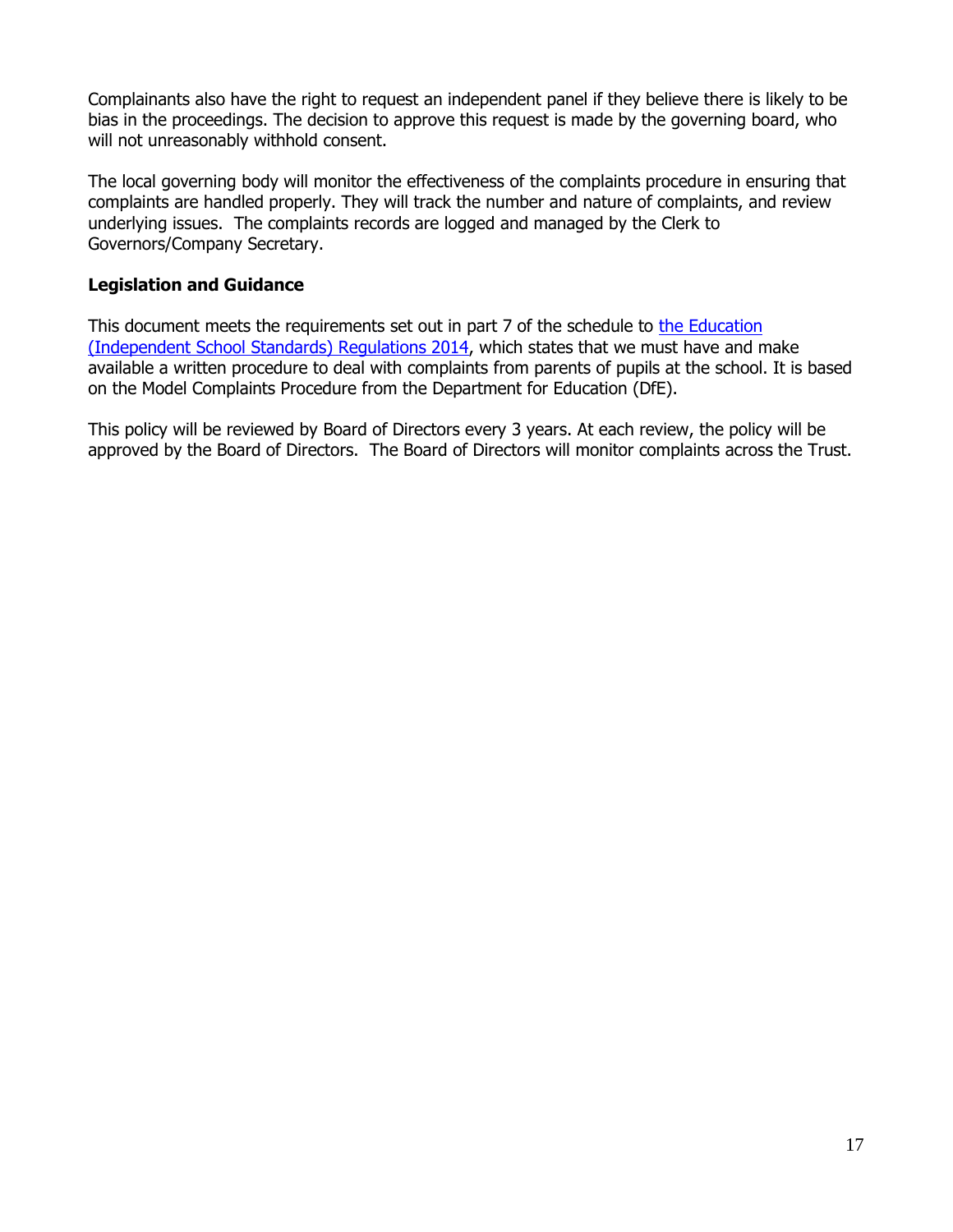# **INVESTIGATION STAGES**

|                                                             | <b>Subject of Complaint:</b> | Investigator:             |
|-------------------------------------------------------------|------------------------------|---------------------------|
|                                                             | Member of staff              | Headteacher               |
| Stage 2<br>Response to complainant within<br>10 school days | Headteacher                  | <b>Chair of Governors</b> |
|                                                             | Governor                     |                           |
|                                                             | Governing Body               | <b>CEO of Trust</b>       |
|                                                             | <b>Chair of Governors</b>    |                           |

|                                | <b>Previous Investigator</b> | Investigator:             |
|--------------------------------|------------------------------|---------------------------|
|                                |                              |                           |
|                                | Headteacher                  | <b>Chair of Governors</b> |
| Stage 3                        |                              |                           |
|                                | <b>Chair of Governors</b>    | <b>CEO of Trust</b>       |
| Response to complainant within |                              |                           |
| 10 school days                 | <b>CEO of Trust</b>          | Director of Trust         |

|                                | <b>Previous Investigator</b> | Investigator:             |
|--------------------------------|------------------------------|---------------------------|
|                                | <b>Chair of Governors</b>    | <b>CEO of Trust</b>       |
| Stage 4                        |                              |                           |
|                                | <b>CEO of Trust</b>          | Director of Trust         |
| Response to complainant within |                              |                           |
| 10 school days                 | Director of Trust            | <b>Chair of Directors</b> |

|                                | <b>Subject of Complaint:</b> | Investigator:             |
|--------------------------------|------------------------------|---------------------------|
|                                |                              |                           |
|                                | The Trust                    | <b>CEO of Trust</b>       |
| <b>Stage 4 complaint</b>       |                              |                           |
|                                | CEO of Trust                 | <b>Chair of Directors</b> |
| Response to complainant within |                              |                           |
| 10 school days                 | <b>Chair of Directors</b>    | Vice-Chair of Directors   |

If complaints are not resolved in Stages 1-4 the complaint will be referred to an independent panel hearing.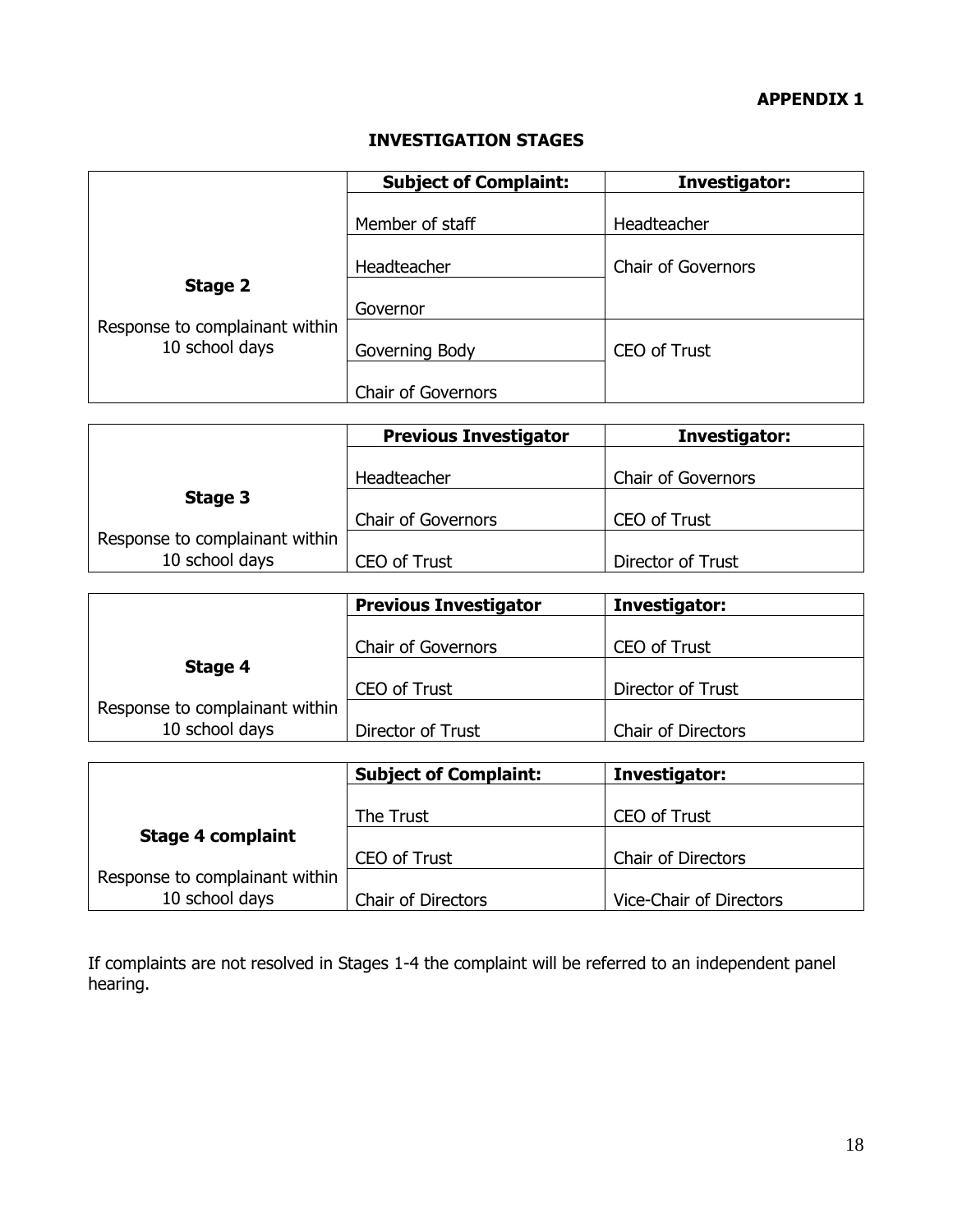## **COMPLAINT FORM**

| School Name:                           |                                                                                                     |  |
|----------------------------------------|-----------------------------------------------------------------------------------------------------|--|
| Complainant's Name:                    |                                                                                                     |  |
|                                        |                                                                                                     |  |
| Student's Name:                        |                                                                                                     |  |
| Complainant's Relationship to student: |                                                                                                     |  |
| Address of Complainant:                |                                                                                                     |  |
|                                        |                                                                                                     |  |
|                                        |                                                                                                     |  |
| Postcode:                              | Daytime Tel:                                                                                        |  |
| Mobile:                                | E-mail:                                                                                             |  |
| Please give details of your complaint: |                                                                                                     |  |
|                                        |                                                                                                     |  |
|                                        |                                                                                                     |  |
|                                        |                                                                                                     |  |
|                                        |                                                                                                     |  |
|                                        |                                                                                                     |  |
|                                        |                                                                                                     |  |
|                                        |                                                                                                     |  |
|                                        |                                                                                                     |  |
|                                        |                                                                                                     |  |
|                                        |                                                                                                     |  |
|                                        | What action, if any, have you already taken to try and resolve you complaint (who did you speak to, |  |
| when and what was the response?):      |                                                                                                     |  |
|                                        |                                                                                                     |  |
|                                        |                                                                                                     |  |
|                                        |                                                                                                     |  |
|                                        |                                                                                                     |  |
|                                        |                                                                                                     |  |
|                                        |                                                                                                     |  |
|                                        |                                                                                                     |  |
|                                        |                                                                                                     |  |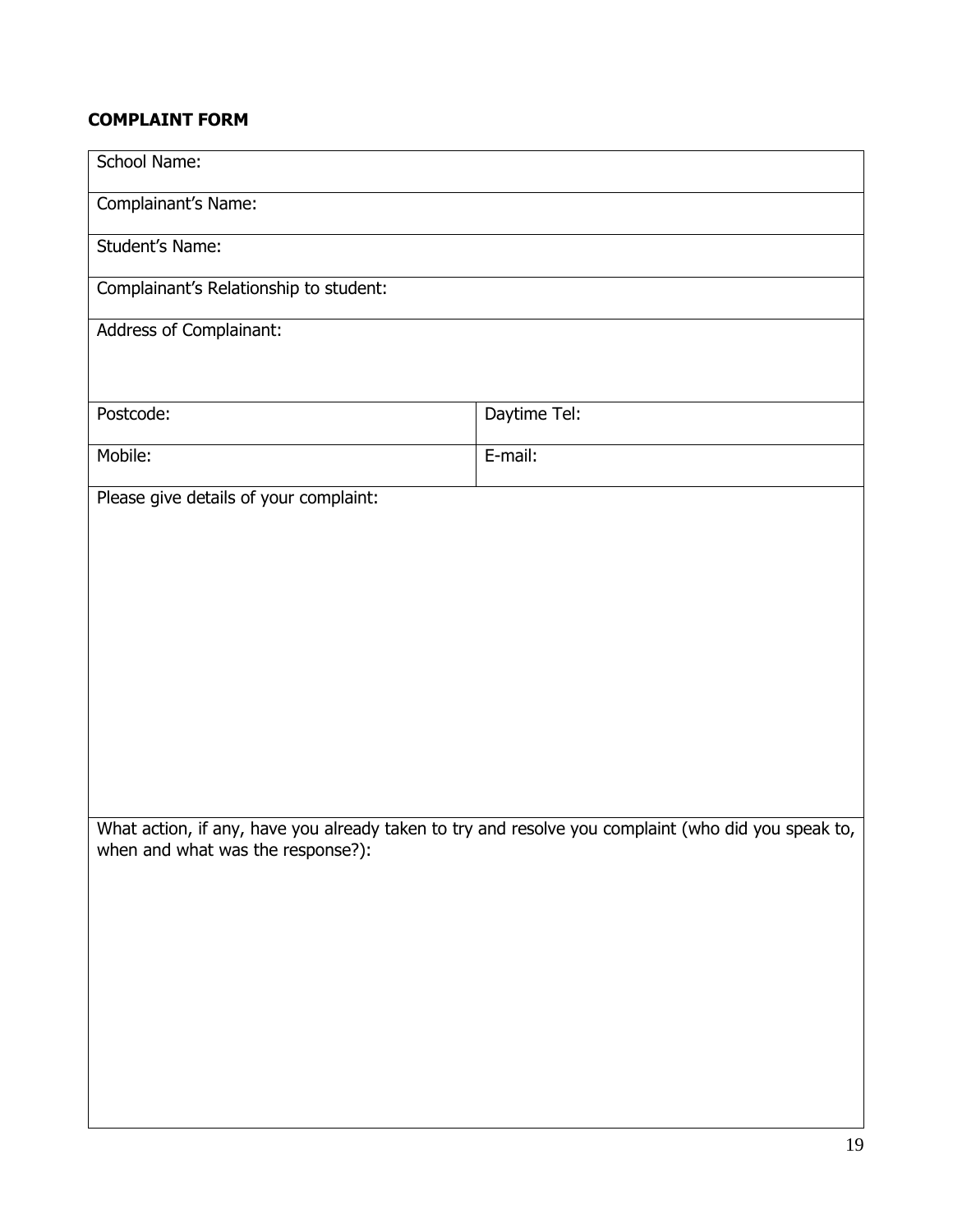| What actions do you feel might resolve the problem at this stage? |       |
|-------------------------------------------------------------------|-------|
|                                                                   |       |
| Are you attaching any paperwork? If so, please give details:      |       |
|                                                                   |       |
| Signed:                                                           | Date: |
| <b>Official Use:</b>                                              |       |
| Date acknowledgement sent:                                        |       |
| By who:                                                           |       |
| Complaint referred to:                                            |       |
| Date:                                                             |       |

⅂